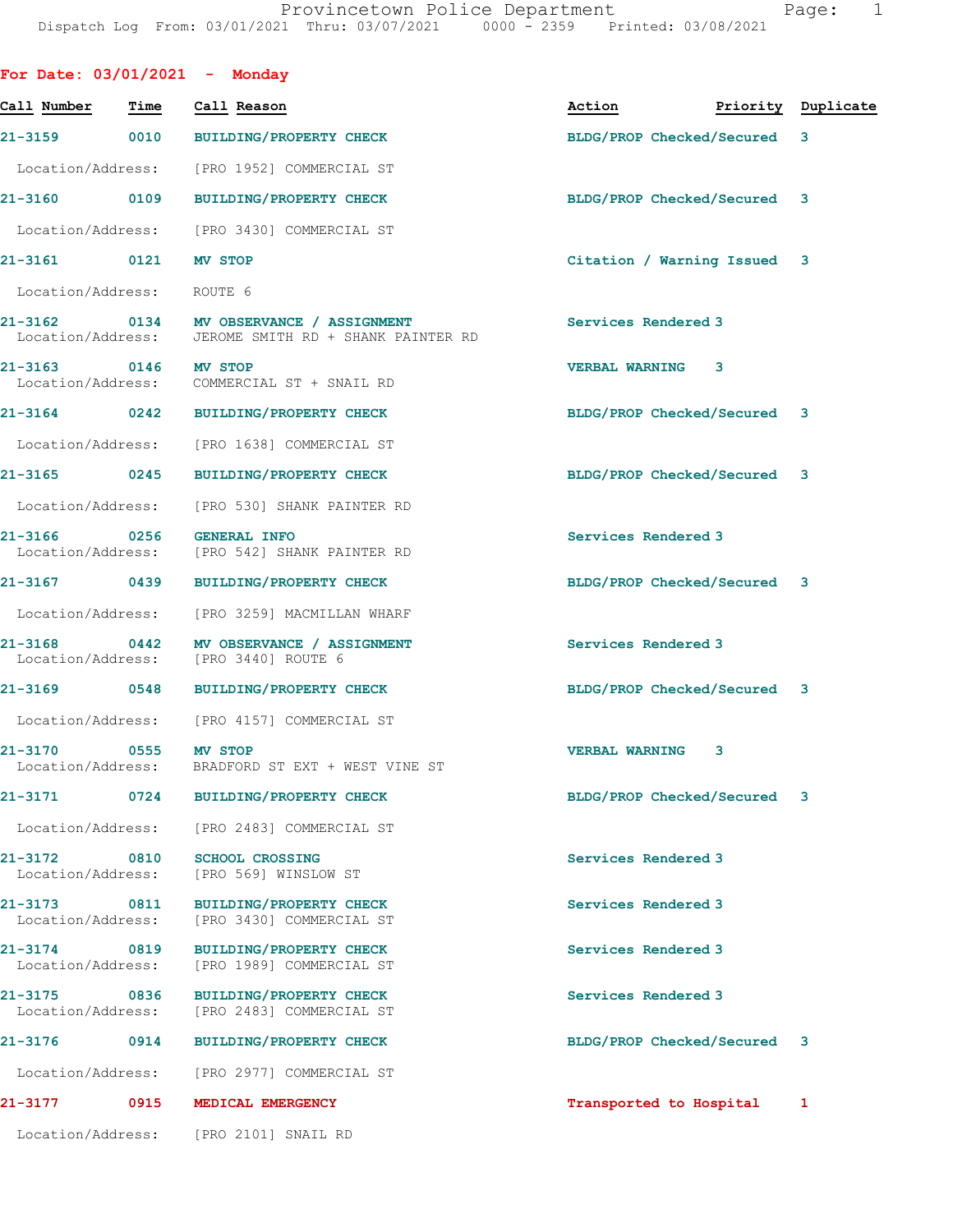| 21-3178 0944                         | BUILDING/PROPERTY CHECK<br>Location/Address: [PRO 3865] BRADFORD ST EXT                  | Services Rendered 3         |   |
|--------------------------------------|------------------------------------------------------------------------------------------|-----------------------------|---|
| 21-3181 1030 COURT RUN               | Location/Address: [PRO 542] SHANK PAINTER RD                                             | Services Rendered 3         |   |
|                                      | 21-3182 1033 BUILDING/PROPERTY CHECK                                                     | BLDG/PROP Checked/Secured 3 |   |
|                                      | Location/Address: [PRO 2500] COMMERCIAL ST                                               |                             |   |
| 21-3184 1110                         | ALARM - FIRE<br>Location/Address: [PRO 4019] HARBOR HILL RD                              | Services Rendered 1         |   |
|                                      | 21-3185 1125 MV OBSERVANCE / ASSIGNMENT<br>Location/Address: [PRO 3440] ROUTE 6          | Services Rendered 3         |   |
|                                      | 21-3186 1134 MEDICAL EMERGENCY                                                           | Transported to Hospital 1   |   |
|                                      | Location/Address: [PRO 1215] COMMERCIAL ST                                               |                             |   |
| 1200<br>21-3189<br>Location/Address: | <b>MV COMPLAINT</b><br>COOK ST + BRADFORD ST                                             | Unfounded<br>$\mathbf{2}$   |   |
|                                      | 21-3190 1258 BUILDING/PROPERTY CHECK                                                     | BLDG/PROP Checked/Secured 3 |   |
|                                      | Location/Address: [PRO 2206] PILGRIMS LANDING                                            |                             |   |
| 21-3191 1310                         | <b>MV STOP</b>                                                                           | Citation / Warning Issued 3 |   |
| Location/Address:                    | CONWELL ST + BRADFORD ST                                                                 |                             |   |
| 21-3192 1324<br>Location/Address:    | <b>BUILDING/PROPERTY CHECK</b><br>[PRO 3317] CEMETERY RD                                 | Services Rendered 3         |   |
| 21-3193 1453<br>Location/Address:    | SERVICE CALL - POLICE<br>[PRO 569] WINSLOW ST                                            | Services Rendered 3         |   |
| 21-3194 1538                         | <b>BUILDING/PROPERTY CHECK</b><br>Location/Address: [PRO 2483] COMMERCIAL ST             | Services Rendered 3         |   |
|                                      | 21-3195 1605 MV OBSERVANCE / ASSIGNMENT<br>Location/Address: COMMERCIAL ST + SNAIL RD    | Services Rendered 3         |   |
|                                      | 21-3196 1625 MV OBSERVANCE / ASSIGNMENT<br>Location/Address: [PRO 3243] SHANK PAINTER RD | Services Rendered 3         |   |
|                                      | 21-3198 1713 MV OBSERVANCE / ASSIGNMENT<br>Location/Address: [PRO 3296] SHANK PAINTER RD | Services Rendered 3         |   |
| 21–3199                              | 1722 ANIMAL CALL                                                                         | Referred to Other Agency 2  |   |
|                                      | Location/Address: [PRO 1202] COMMERCIAL ST                                               |                             |   |
|                                      | 21-3200 1730 BUILDING/PROPERTY CHECK<br>Location/Address: [PRO 2490] PROVINCELANDS RD    | Services Rendered 3         |   |
|                                      | 21-3201 1811 MEDICAL EMERGENCY                                                           | Transported to Hospital     | 1 |
|                                      | Location/Address: [PRO 536] SHANK PAINTER RD                                             |                             |   |
| 21-3204 1846 MV STOP                 | Location/Address: ROUTE 6 + CONWELL ST                                                   | <b>VERBAL WARNING</b><br>3  |   |
|                                      | 21-3205 1856 MV OBSERVANCE / ASSIGNMENT<br>Location/Address: ROUTE 6 + SNAIL RD          | Services Rendered 3         |   |
|                                      | 21-3206 1948 MV OBSERVANCE / ASSIGNMENT<br>Location/Address: [PRO 2206] PILGRIMS LANDING | Services Rendered 3         |   |
| 21-3207 1948 MV COMPLAINT            |                                                                                          | Services Rendered 2         |   |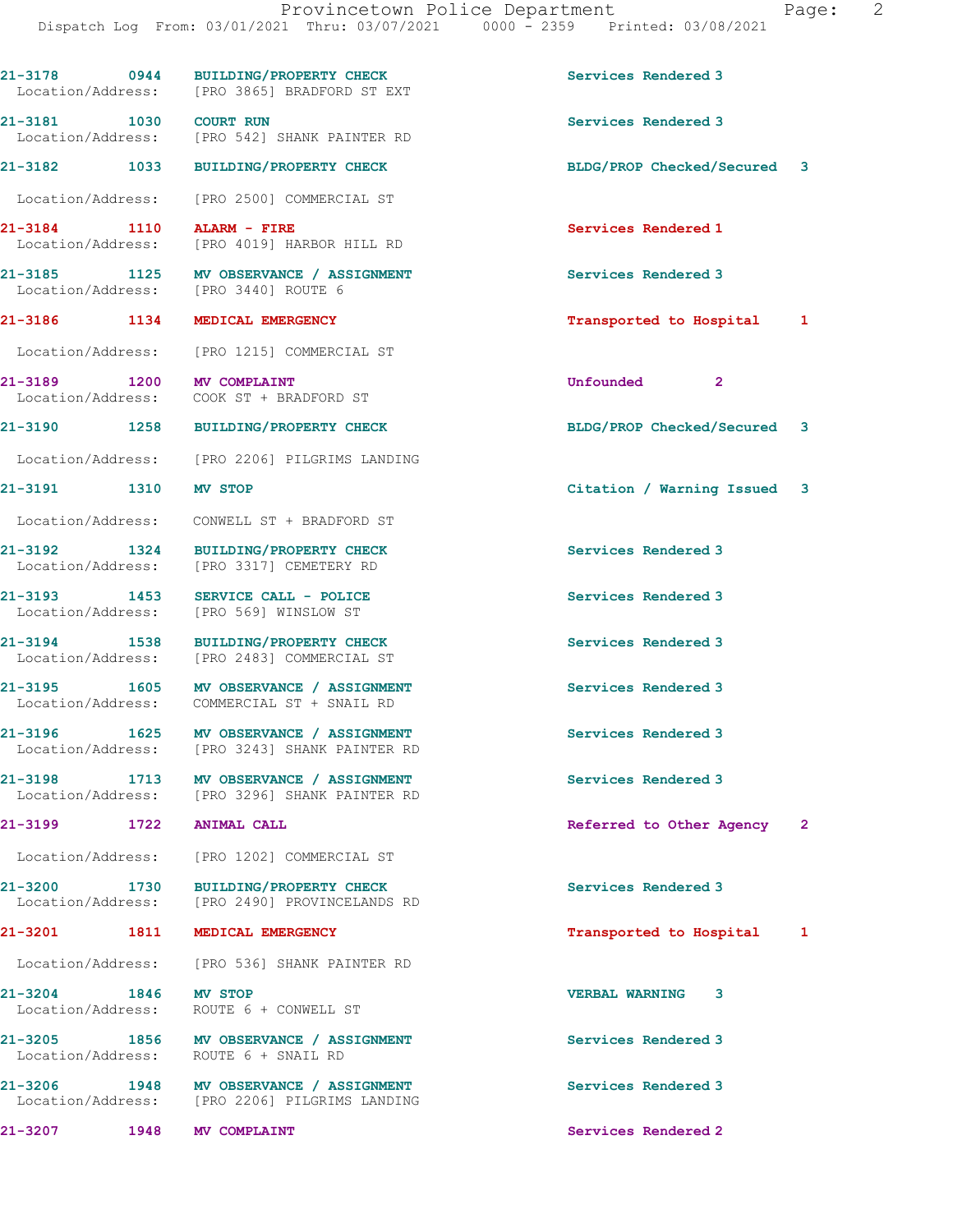21-3208 2003 MEDICAL EMERGENCY **2008** Transported to Hospital 1

21-3209 2034 ASSIST CITIZEN Services Rendered 3 Location/Address: [PRO 3670] SHANK PAINTER RD 21-3210 2105 ALARM - GENERAL **False Alarm 1**<br>
Location/Address: [PRO 3313] STANDISH ST [PRO 3313] STANDISH ST 21-3211 2126 BUILDING/PROPERTY CHECK Services Rendered 3 Location/Address: [PRO 2404] COMMERCIAL ST 21-3212 2126 BUILDING/PROPERTY CHECK Services Rendered 3 Location/Address: [PRO 2540] RACE POINT RD 21-3213 2137 BUILDING/PROPERTY CHECK Services Rendered 3 Location/Address: [PRO 4041] BRADFORD ST 21-3214 2139 BUILDING/PROPERTY CHECK Services Rendered 3 Location/Address: [PRO 2585] PROVINCELANDS RD 21-3215 2344 MV OBSERVANCE / ASSIGNMENT Services Rendered 3<br>
Location/Address: ROUTE 6 + SNAIL RD Location/Address: 21-3216 2350 BUILDING/PROPERTY CHECK Services Rendered 3 Location/Address: [PRO 2977] COMMERCIAL ST For Date: 03/02/2021 - Tuesday

Location/Address: [PRO 1541] COMMERCIAL ST

Location/Address: [PRO 3222] ALDEN ST

## 21-3217 0011 MV OBSERVANCE / ASSIGNMENT Services Rendered 3 Location/Address: BRADFORD ST + HOWLAND ST 21-3218 0042 BUILDING/PROPERTY CHECK Services Rendered 3 Location/Address: [PRO 94] BRADFORD ST 21-3219 0049 BUILDING/PROPERTY CHECK BLDG/PROP Checked/Secured 3 Location/Address: [PRO 1778] SHANK PAINTER RD 21-3220 0136 MV OBSERVANCE / ASSIGNMENT Services Rendered 3 Location/Address: ROUTE 6 + CONWELL ST 21-3221 0144 MV OBSERVANCE / ASSIGNMENT Services Rendered 3 Location/Address: HIGH POLE HILL + BRADFORD ST 21-3222 0232 BUILDING/PROPERTY CHECK BLDG/PROP Checked/Secured 3 Location/Address: [PRO 4041] BRADFORD ST 21-3223 0239 BUILDING/PROPERTY CHECK BLDG/PROP Checked/Secured 3 Location/Address: [PRO 1638] COMMERCIAL ST 21-3224 0338 BUILDING/PROPERTY CHECK Services Rendered 3 Location/Address: [PRO 2490] PROVINCELANDS RD

21-3225 0345 ANIMAL CALL No Action Required 2

 Location/Address: [PRO 1455] BREWSTER ST 21-3226 0506 MV OBSERVANCE / ASSIGNMENT Services Rendered 3 Location/Address: ROUTE 6 + HOWLAND ST 21-3227 0513 MV OBSERVANCE / ASSIGNMENT Services Rendered 3 Location/Address: JEROME SMITH RD + SHANK PAINTER RD

21-3228 0722 BUILDING/PROPERTY CHECK Services Rendered 3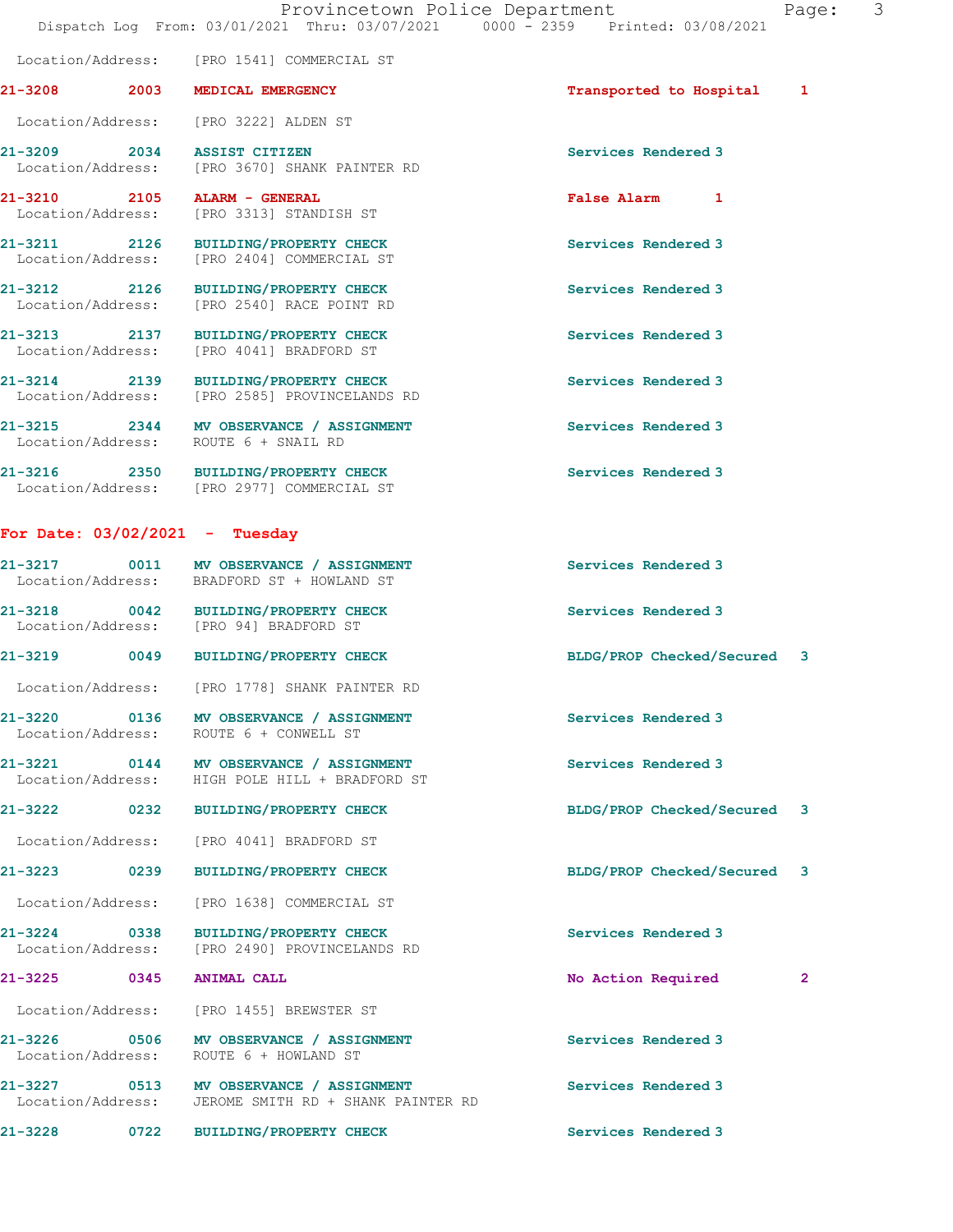|                                                         | Dispatch Log From: 03/01/2021 Thru: 03/07/2021 0000 - 2359 Printed: 03/08/2021     | Provincetown Police Department<br>Page: 4 |  |
|---------------------------------------------------------|------------------------------------------------------------------------------------|-------------------------------------------|--|
|                                                         | Location/Address: [PRO 3121] COMMERCIAL ST                                         |                                           |  |
|                                                         | 21-3229 0734 BUILDING/PROPERTY CHECK<br>Location/Address: [PRO 63] BRADFORD ST EXT | Services Rendered 3                       |  |
| 21-3230 0804 SCHOOL CROSSING                            | Location/Address: [PRO 569] WINSLOW ST                                             | Services Rendered 3                       |  |
|                                                         | 21-3231 0812 MV OBSERVANCE / ASSIGNMENT                                            | No Action Required<br>3                   |  |
|                                                         | Location/Address: [PRO 3260] BRADFORD ST EXT                                       |                                           |  |
|                                                         | 21-3233 1007 MV OBSERVANCE / ASSIGNMENT<br>Location/Address: SNAIL RD + ROUTE 6    | Services Rendered 3                       |  |
|                                                         | 21-3234 1024 BUILDING/PROPERTY CHECK                                               | BLDG/PROP Checked/Secured 3               |  |
|                                                         | Location/Address: [PRO 2483] COMMERCIAL ST                                         |                                           |  |
|                                                         | 21-3235 1047 BUILDING/PROPERTY CHECK<br>Location/Address: [PRO 220] BRADFORD ST    | Services Rendered 3                       |  |
|                                                         | 21-3236 1048 BUILDING/PROPERTY CHECK                                               | BLDG/PROP Checked/Secured 3               |  |
|                                                         | Location/Address: [PRO 2206] PILGRIMS LANDING                                      |                                           |  |
|                                                         | 21-3237 1056 BUILDING/PROPERTY CHECK<br>Location/Address: [PRO 2795] LOVETTS CT    | Services Rendered 3                       |  |
| 21-3238 1113 HAZARDS<br>Location/Address: COMMERCIAL ST |                                                                                    | Services Rendered 2                       |  |
|                                                         | 21-3239 1127 911 - GENERAL<br>Location/Address: [PRO 442] HARRY KEMP WAY           | Services Rendered 1                       |  |
| 21-3241 1157 MV STOP                                    | Location/Address: [PRO 1467] CONANT ST                                             | <b>VERBAL WARNING 3</b>                   |  |
| 21-3242 1204 MEDICAL EMERGENCY                          | Location/Address: [PRO 3222] ALDEN ST                                              | <b>PATIENT REFUSAL 1</b>                  |  |
|                                                         | 21-3243 1208 MV OBSERVANCE / ASSIGNMENT<br>Location/Address: [PRO 2521] ROUTE 6    | Services Rendered 3                       |  |
| 21-3244 1343 MV STOP                                    | Location/Address: BRADFORD ST + STANDISH ST                                        | <b>VERBAL WARNING 3</b>                   |  |
|                                                         | 21-3245 1351 BUILDING/PROPERTY CHECK                                               | BLDG/PROP Checked/Secured 3               |  |
|                                                         | Location/Address: [PRO 2898] JEROME SMITH RD                                       |                                           |  |
|                                                         | 21-3246 1501 SERVICE CALL - POLICE<br>Location/Address: [PRO 569] WINSLOW ST       | Services Rendered 3                       |  |
| 21-3248 1601                                            | <b>FOLLOW UP</b><br>Location/Address: [PRO 542] SHANK PAINTER RD                   | SPOKEN TO<br>$\mathbf{2}$                 |  |
| 21-3249 1609 911 - GENERAL                              | Location/Address: [PRO 3670] SHANK PAINTER RD                                      | SPOKEN TO<br>1                            |  |
| 21-3250 1612<br>Location/Address:                       | <b>FOLLOW UP</b><br>[PRO 1094] RACE POINT RD                                       | SPOKEN TO<br>$\overline{2}$               |  |
| 21-3251 1618 PROPERTY DAMAGE                            | Location/Address: [PRO 1679] BRADFORD ST                                           | SPOKEN TO<br>3                            |  |
| 21-3253 1727 MEDICAL EMERGENCY                          |                                                                                    | Transported to Hospital<br>1              |  |
|                                                         | Location/Address: [PRO 249] COMMERCIAL ST                                          |                                           |  |
|                                                         |                                                                                    |                                           |  |

21-3254 1836 BUILDING/PROPERTY CHECK Services Rendered 3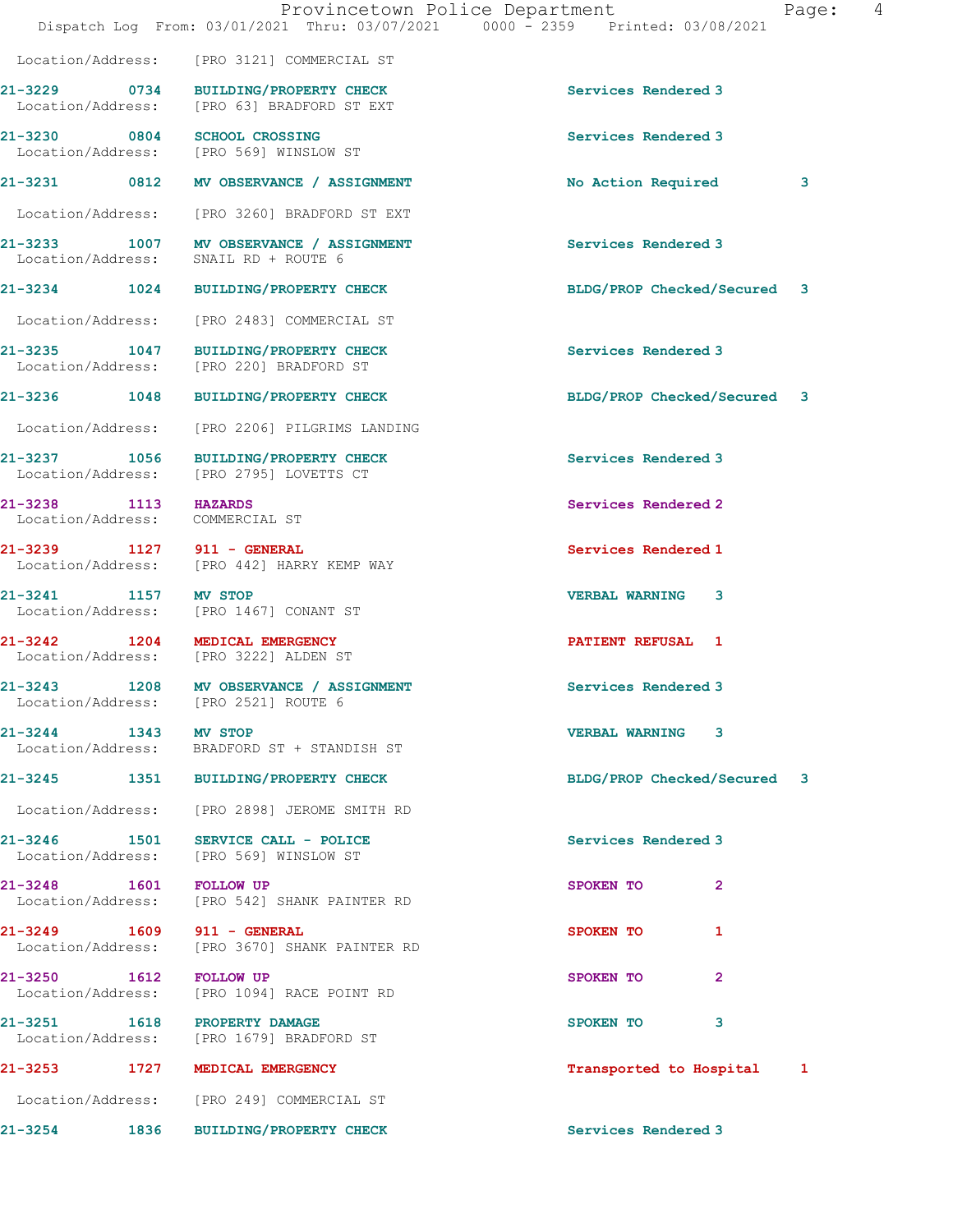|                           |                                                                                       | Provincetown Police Department<br>Dispatch Log From: 03/01/2021 Thru: 03/07/2021 0000 - 2359 Printed: 03/08/2021 |                    |                             | Page: | $5^{\circ}$ |
|---------------------------|---------------------------------------------------------------------------------------|------------------------------------------------------------------------------------------------------------------|--------------------|-----------------------------|-------|-------------|
|                           |                                                                                       |                                                                                                                  |                    |                             |       |             |
|                           | Location/Address: [PRO 2206] PILGRIMS LANDING                                         |                                                                                                                  |                    |                             |       |             |
| 21-3255 1850 MV STOP      | Location/Address: [PRO 521] ROUTE 6                                                   |                                                                                                                  |                    | <b>VERBAL WARNING 3</b>     |       |             |
| Location/Address: ROUTE 6 | 21-3256 2135 MV DISABLED                                                              |                                                                                                                  |                    | Services Rendered 2         |       |             |
|                           | Location: [EAH] FOUR POINTS SHERATON                                                  | 21-3257 2141 ASSIST DEPARTMENT / MUTUAL AID                                                                      | Could Not Locate 3 |                             |       |             |
|                           | Location/Address: [PRO 2479] ROUTE 6                                                  | 21-3258 2200 MV OBSERVANCE / ASSIGNMENT                                                                          |                    | Services Rendered 3         |       |             |
|                           | Location/Address: [PRO 399] COMMERCIAL ST                                             | 21-3259 2244 ASSIST DEPARTMENT / MUTUAL AID                                                                      |                    | Services Rendered 3         |       |             |
|                           |                                                                                       | 21-3260 2258 DISTURBANCE - FIGHT / ARGUMENT<br>Location/Address: [PRO 399] COMMERCIAL ST                         |                    | SPOKEN TO 1                 |       |             |
|                           | 21-3261 2321 BUILDING/PROPERTY CHECK                                                  |                                                                                                                  |                    | BLDG/PROP Checked/Secured 3 |       |             |
|                           | Location/Address: [PRO 1638] COMMERCIAL ST                                            |                                                                                                                  |                    |                             |       |             |
|                           | 21-3262 2342 MV OBSERVANCE / ASSIGNMENT<br>Location/Address: ROUTE 6 + CONWELL ST     |                                                                                                                  |                    | <b>Services Rendered 3</b>  |       |             |
|                           | Location/Address: HIGH POLE HILL + BRADFORD ST                                        | 21-3263 2345 MV OBSERVANCE / ASSIGNMENT                                                                          |                    | Services Rendered 3         |       |             |
|                           | 21-3264 2356 MEDICAL EMERGENCY<br>Location/Address: [PRO 1740] BRADFORD ST EXT        |                                                                                                                  |                    | <b>PATIENT REFUSAL 1</b>    |       |             |
|                           | For Date: $03/03/2021$ - Wednesday                                                    |                                                                                                                  |                    |                             |       |             |
|                           |                                                                                       |                                                                                                                  |                    |                             |       |             |
|                           | 21-3265 0024 BUILDING/PROPERTY CHECK<br>Location/Address: [PRO 3259] MACMILLAN WHARF  |                                                                                                                  |                    | Services Rendered 3         |       |             |
|                           | 21-3277 0100 PARK, WALK & TALK<br>Location/Address: [PRO 1542] COMMERCIAL ST          |                                                                                                                  |                    | Services Rendered 3         |       |             |
| 0118<br>21-3266           | BUILDING/PROPERTY CHECK                                                               |                                                                                                                  |                    | BLDG/PROP Checked/Secured 3 |       |             |
|                           | Location/Address: [PRO 2859] BRADFORD ST                                              |                                                                                                                  |                    |                             |       |             |
|                           | 21-3267 0121 BUILDING/PROPERTY CHECK<br>Location/Address: [PRO 2977] COMMERCIAL ST    |                                                                                                                  |                    | Services Rendered 3         |       |             |
|                           | 21-3268 0124 SUSPICIOUS ACTIVITY<br>Location/Address: SCHUELER BLVD                   |                                                                                                                  |                    | Services Rendered 2         |       |             |
| 21-3269 0142              | Location/Address: [PRO 3672] ROUTE 6                                                  | MV OBSERVANCE / ASSIGNMENT                                                                                       |                    | Services Rendered 3         |       |             |
|                           | 21-3270 0158 MV OBSERVANCE / ASSIGNMENT<br>Location/Address: BRADFORD ST + HOWLAND ST |                                                                                                                  |                    | Services Rendered 3         |       |             |
|                           | 21-3271 0253 BUILDING/PROPERTY CHECK<br>Location/Address: [PRO 521] ROUTE 6           |                                                                                                                  |                    | Services Rendered 3         |       |             |
| 21-3272 0428              | BUILDING/PROPERTY CHECK                                                               |                                                                                                                  |                    | BLDG/PROP Checked/Secured 3 |       |             |
|                           | Location/Address: [PRO 516] RACE POINT RD                                             |                                                                                                                  |                    |                             |       |             |
|                           | 21-3273 0513 MV OBSERVANCE / ASSIGNMENT<br>Location/Address: ROUTE 6 + HOWLAND ST     |                                                                                                                  |                    | Services Rendered 3         |       |             |
|                           | 21-3274 0556 BUILDING/PROPERTY CHECK                                                  |                                                                                                                  |                    | BLDG/PROP Checked/Secured 3 |       |             |
|                           | Location/Address: [PRO 379] COMMERCIAL ST                                             |                                                                                                                  |                    |                             |       |             |
|                           |                                                                                       |                                                                                                                  |                    |                             |       |             |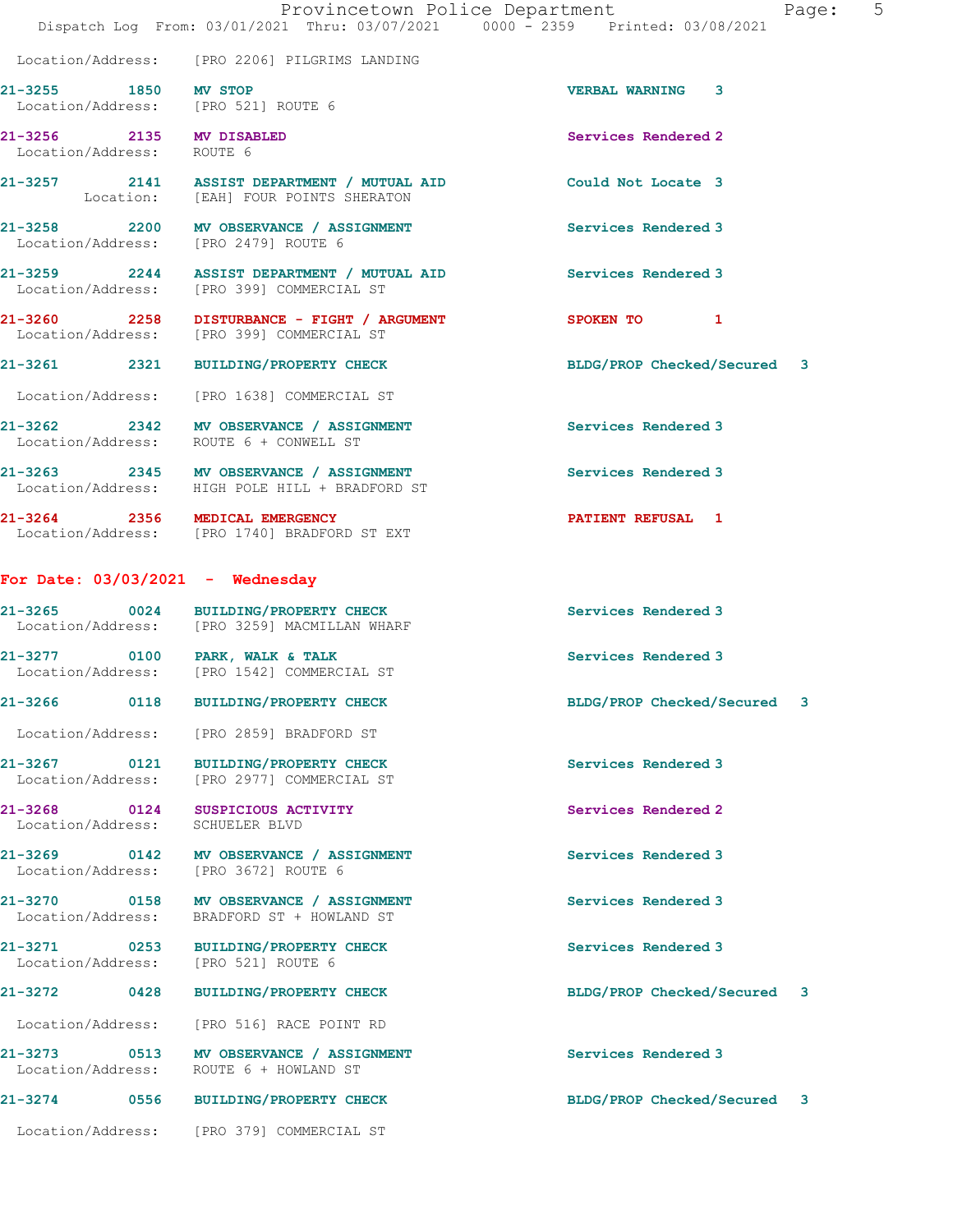21-3276 0620 BUILDING/PROPERTY CHECK BLDG/PROP Checked/Secured 3

21-3275 0609 MV COMPLAINT Services Rendered 2

 Location/Address: [PRO 447] JEROME SMITH RD 21-3278 0744 BUILDING/PROPERTY CHECK Services Rendered 3 Location/Address: [PRO 2483] COMMERCIAL ST 21-3279 0803 SCHOOL CROSSING SERVICES Rendered 3 Location/Address: [PRO 569] WINSLOW ST 21-3280 0838 BUILDING/PROPERTY CHECK Services Rendered 3 Location/Address: [PRO 3430] COMMERCIAL ST 21-3281 0930 MEDICAL EMERGENCY **120 CONTACT 1 Transported to Hospital** 1 Location/Address: [PRO 440] HARRY KEMP WAY 21-3282 0944 MV OBSERVANCE / ASSIGNMENT Services Rendered 3 Location/Address: [PRO 542] SHANK PAINTER RD 21-3283 1012 ASSIST DEPARTMENT / MUTUAL AID Services Rendered 3 Location/Address: SNAIL RD + ROUTE 6 21-3284 1017 HAZARDS Services Rendered 2 Location/Address: WAREHAM ST + CEMETERY RD 21-3285 1028 911 - GENERAL Services Rendered 1 Location/Address: [PRO 1244] RACE POINT RD 21-3286 1035 MV OBSERVANCE / ASSIGNMENT Services Rendered 3<br>
Location/Address: [PRO 2521] ROUTE 6 Location/Address: 21-3287 1045 MV STOP VERBAL WARNING 3 Location/Address: CONWELL ST 21-3288 1111 911 - GENERAL Services Rendered 1 Location/Address: [PRO 442] HARRY KEMP WAY 21-3290 1213 PARK, WALK & TALK Services Rendered 3 Location/Address: [PRO 357] COMMERCIAL ST 21-3291 1217 MV COMPLAINT Services Rendered 2 Location/Address: [PRO 56] BRADFORD ST 21-3292 1234 MV COMPLAINT<br>
Location/Address: [PRO 56] BRADFORD ST [PRO 56] BRADFORD ST 21-3293 1244 ANIMAL CALL 21-3293 1244 21-3293 1244 Services Rendered 2 [PRO 750] BRADFORD ST 21-3294 1255 ANIMAL CALL Services Rendered 2 Location/Address: [PRO 3912] SHANK PAINTER RD 21-3296 1519 SERVICE CALL - POLICE Services Rendered 3 Location/Address: [PRO 1892] SHANK PAINTER RD 21-3297 1521 SERVICE CALL - POLICE Services Rendered 3 Location/Address: [PRO 542] SHANK PAINTER RD 21-3298 1526 TRESPASS Services Rendered 2 Location/Address: [PRO 3053] WEST VINE ST 21-3300 1700 ASSIST CITIZEN Services Rendered 3

Location/Address: [PRO 1909] COMMERCIAL ST

Location/Address: [PRO 4136] BRADFORD ST

21-3301 1725 BUILDING/PROPERTY CHECK Services Rendered 3 Location/Address: [PRO 3259] MACMILLAN WHARF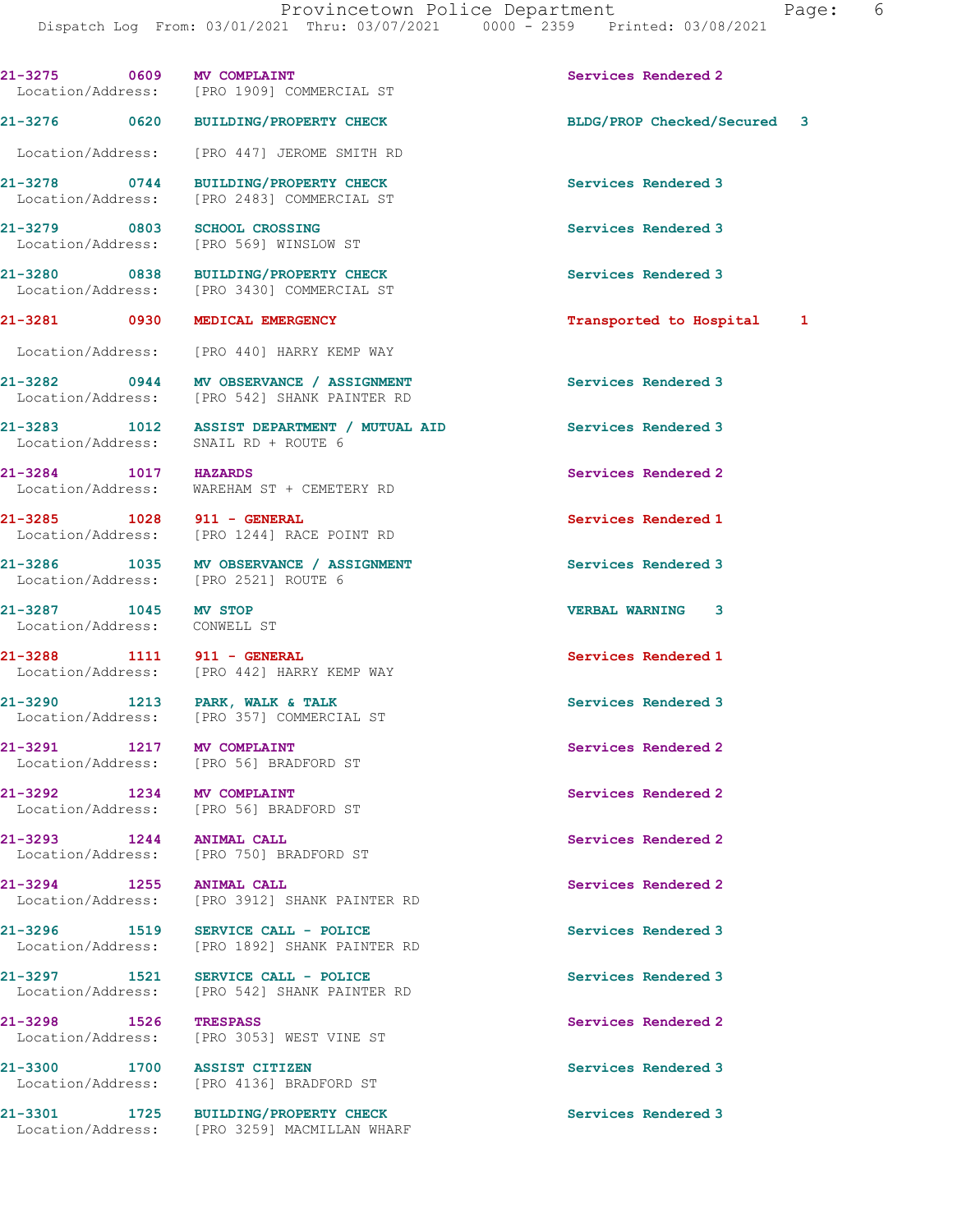|                                                                                                | 21-3302 1738 MV OBSERVANCE / ASSIGNMENT<br>Location/Address: BRADFORD ST + RYDER ST   | Services Rendered 3         |  |
|------------------------------------------------------------------------------------------------|---------------------------------------------------------------------------------------|-----------------------------|--|
|                                                                                                | 21-3303 1750 MV DISABLED<br>Location/Address: [PRO 526] RYDER ST EXT                  | Services Rendered 2         |  |
| 21-3304 1758 MV STOP                                                                           | Location/Address: [PRO 4041] BRADFORD ST                                              | <b>VERBAL WARNING</b><br>3  |  |
| 21-3305 1811 MV STOP                                                                           | Location/Address: [PRO 1895] BRADFORD ST                                              | <b>VERBAL WARNING</b><br>3  |  |
| 21-3306 1830 FOLLOW UP                                                                         | Location/Address: [PRO 542] SHANK PAINTER RD                                          | Services Rendered 2         |  |
| 21-3307 1839 MV STOP                                                                           | Location/Address: [PRO 413] CONWELL ST                                                | <b>VERBAL WARNING 3</b>     |  |
|                                                                                                | 21-3308 1900 MV OBSERVANCE / ASSIGNMENT<br>Location/Address: BRADFORD ST + HOWLAND ST | Services Rendered 3         |  |
| 21-3309 1908 MV STOP                                                                           | Location/Address: [PRO 2812] HARRY KEMP WAY                                           | <b>VERBAL WARNING 3</b>     |  |
| 21-3310 1917 MV COLLISION<br>Location/Address: [PRO 521] ROUTE 6<br>Refer To Accident: 21-7-AC |                                                                                       | Vehicle Towed 1             |  |
| 21-3311 1950 MEDICAL EMERGENCY                                                                 |                                                                                       | Transported to Hospital 1   |  |
|                                                                                                | Location/Address: [PRO 2140] COMMERCIAL ST                                            |                             |  |
|                                                                                                | 21-3312 2006 MV OBSERVANCE / ASSIGNMENT<br>Location/Address: BRADFORD ST + RYDER ST   | Services Rendered 3         |  |
|                                                                                                | 21-3313 2022 BUILDING/PROPERTY CHECK                                                  | BLDG/PROP Checked/Secured 3 |  |
|                                                                                                | Location/Address: [PRO 530] SHANK PAINTER RD                                          |                             |  |
| 21-3314 2027 MV STOP                                                                           | Location/Address: RACE POINT RD + STABLE PATH                                         | <b>VERBAL WARNING 3</b>     |  |
| Location/Address: BRADFORD ST                                                                  | 21-3315 2038 MV OBSERVANCE / ASSIGNMENT                                               | Services Rendered 3         |  |
| 21-3316 2051 FOLLOW UP                                                                         | Location/Address: [PRO 1679] BRADFORD ST                                              | SPOKEN TO                   |  |
|                                                                                                | 21-3317 2205 BUILDING/PROPERTY CHECK                                                  | BLDG/PROP Checked/Secured 3 |  |
| Location/Address:                                                                              | [PRO 1638] COMMERCIAL ST                                                              |                             |  |
| 21-3318                                                                                        | 2323 BUILDING/PROPERTY CHECK                                                          | BLDG/PROP Checked/Secured 3 |  |
|                                                                                                | Location/Address: [PRO 3489] COMMERCIAL ST                                            |                             |  |
| 21-3319<br>2335                                                                                | <b>BUILDING/PROPERTY CHECK</b>                                                        | BLDG/PROP Checked/Secured 3 |  |
|                                                                                                | Location/Address: [PRO 1638] COMMERCIAL ST                                            |                             |  |
|                                                                                                | 21-3320 2359 BUILDING/PROPERTY CHECK<br>Location/Address: [PRO 2490] PROVINCELANDS RD | Services Rendered 3         |  |
| For Date: $03/04/2021$ - Thursday                                                              |                                                                                       |                             |  |
| 21-3321                                                                                        | 0001 MV OBSERVANCE / ASSIGNMENT<br>Location/Address: BRADFORD ST + HOWLAND ST         | Services Rendered 3         |  |

21-3322 0013 BUILDING/PROPERTY CHECK BLDG/PROP Checked/Secured 3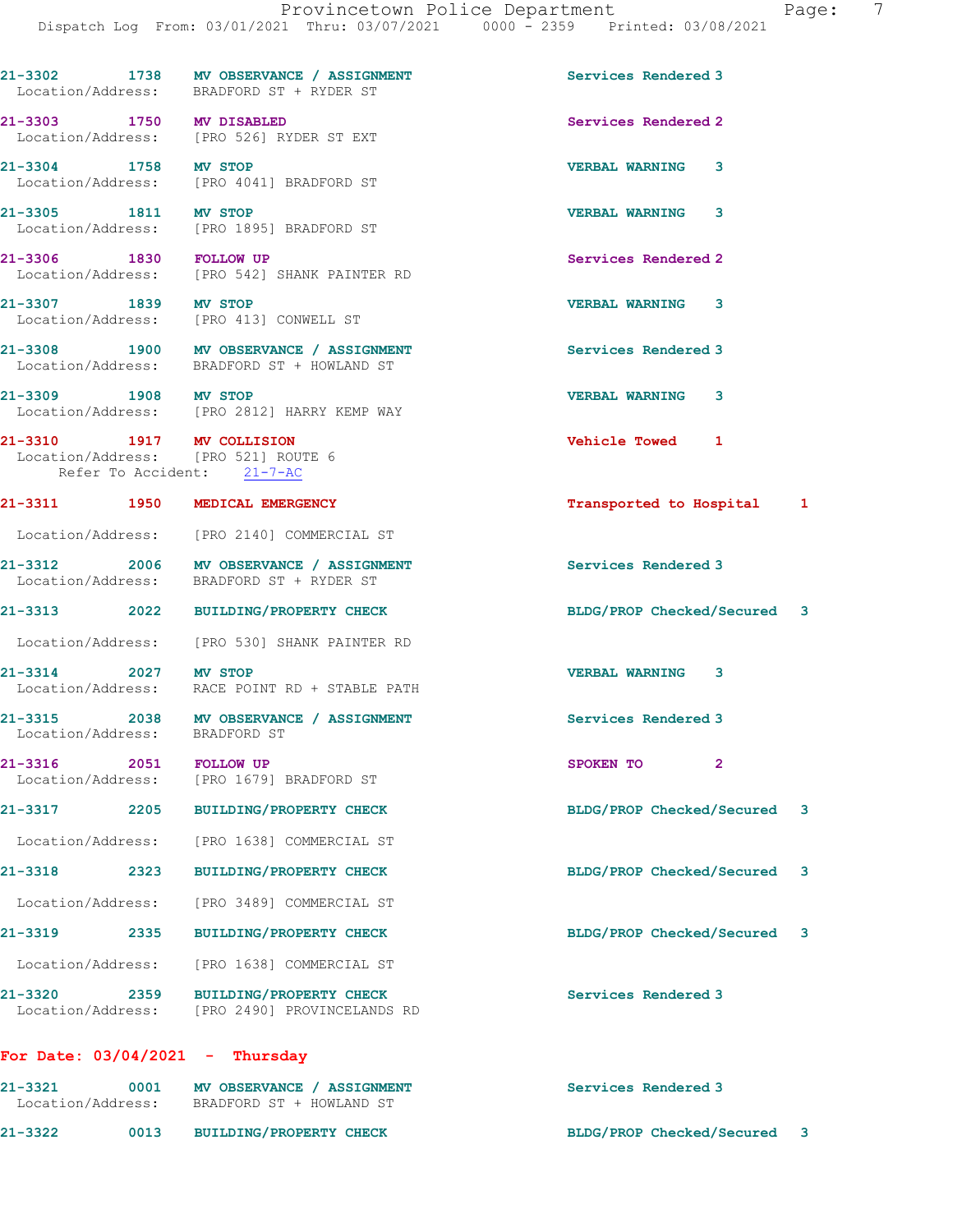|                                | Location/Address: [PRO 569] WINSLOW ST                                                              |                              |  |
|--------------------------------|-----------------------------------------------------------------------------------------------------|------------------------------|--|
|                                | 21-3323 0023 MV OBSERVANCE / ASSIGNMENT<br>Location/Address: SHANK PAINTER RD + CAPTAIN BERTIES WAY | Services Rendered 3          |  |
|                                | 21-3324 0048 BUILDING/PROPERTY CHECK                                                                | BLDG/PROP Checked/Secured 3  |  |
| Location/Address:              | [PRO 182] COMMERCIAL ST                                                                             |                              |  |
| 21-3325 0112                   | BUILDING/PROPERTY CHECK                                                                             | BLDG/PROP Checked/Secured 3  |  |
| Location/Address:              | [PRO 530] SHANK PAINTER RD                                                                          |                              |  |
|                                | 21-3326 0140 MV OBSERVANCE / ASSIGNMENT<br>Location/Address: [PRO 2479] ROUTE 6                     | Services Rendered 3          |  |
|                                | 21-3327 0217 BUILDING/PROPERTY CHECK                                                                | BLDG/PROP Checked/Secured 3  |  |
| Location/Address:              | [PRO 516] RACE POINT RD                                                                             |                              |  |
| 21-3328 0217                   | BUILDING/PROPERTY CHECK                                                                             | BLDG/PROP Checked/Secured 3  |  |
|                                | Location/Address: [PRO 1778] SHANK PAINTER RD                                                       |                              |  |
|                                | 21-3329 0254 MEDICAL EMERGENCY                                                                      | Transported to Hospital<br>1 |  |
|                                | Location/Address: [PRO 3011] COTTAGE ST                                                             |                              |  |
|                                | 21-3330 0510 MV OBSERVANCE / ASSIGNMENT<br>Location/Address: [PRO 2494] BRADFORD ST                 | Services Rendered 3          |  |
|                                | 21-3331 0512 MV OBSERVANCE / ASSIGNMENT<br>Location/Address: SHANK PAINTER RD + JEROME SMITH RD     | Services Rendered 3          |  |
|                                | 21-3332 0604 BUILDING/PROPERTY CHECK                                                                | BLDG/PROP Checked/Secured 3  |  |
| Location/Address:              | [PRO 1645] HARRY KEMP WAY                                                                           |                              |  |
| 21-3333 0630                   | <b>BUILDING/PROPERTY CHECK</b>                                                                      | BLDG/PROP Checked/Secured 3  |  |
|                                | Location/Address: [PRO 447] JEROME SMITH RD                                                         |                              |  |
|                                | 21-3334 0701 BUILDING/PROPERTY CHECK<br>Location/Address: [PRO 526] RYDER ST EXT                    | Services Rendered 3          |  |
| 21-3335 0740                   | BUILDING/PROPERTY CHECK<br>Location/Address: [PRO 2977] COMMERCIAL ST                               | Services Rendered 3          |  |
| 21-3336 0805 SCHOOL CROSSING   | Location/Address: [PRO 569] WINSLOW ST                                                              | Services Rendered 3          |  |
| 21-3337 0838 MEDICAL EMERGENCY |                                                                                                     | Transported to Hospital<br>1 |  |
|                                | Location/Address: [PRO 3066] COMMERCIAL ST                                                          |                              |  |
|                                | 21-3339 1026 MV OBSERVANCE / ASSIGNMENT<br>Location/Address: ROUTE 6 + SNAIL RD                     | <b>VERBAL WARNING</b><br>3   |  |
| 21-3340 1059 MV STOP           | Location/Address: [PRO 2479] ROUTE 6 + SHANK PAINTER RD                                             | <b>VERBAL WARNING 3</b>      |  |
| 21-3341 1234 TRAFFIC CONTROL   | Location/Address: [PRO 440] HARRY KEMP WAY                                                          | Services Rendered 3          |  |
|                                | 21-3342 1307 MV OBSERVANCE / ASSIGNMENT<br>Location/Address: BRADFORD ST + HOWLAND ST               | <b>VERBAL WARNING 3</b>      |  |
| 21-3343 1334 MV STOP           | Location/Address: JOHNSON ST + BRADFORD ST                                                          | <b>VERBAL WARNING</b><br>3   |  |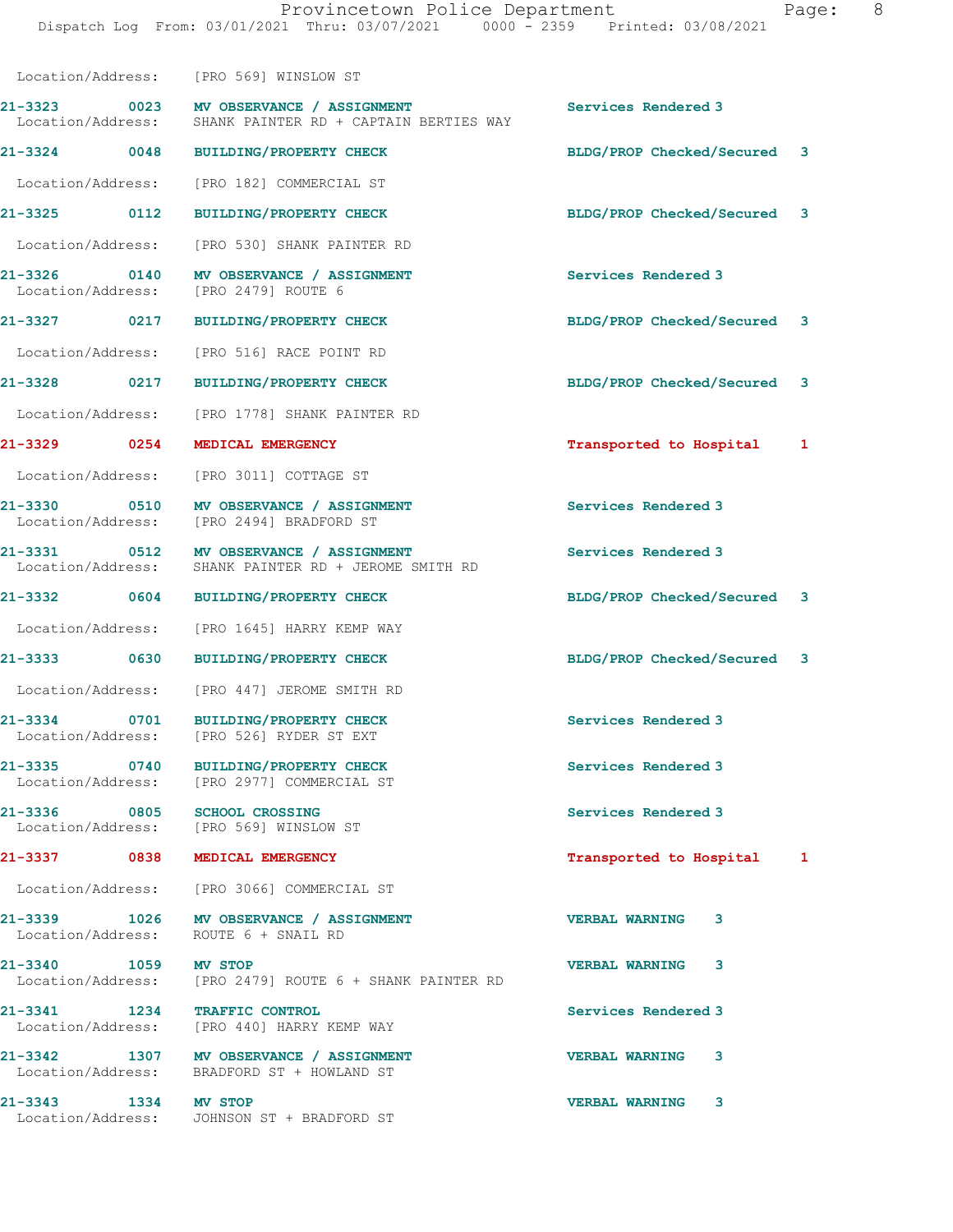|                                   | Provincetown Police Department<br>Dispatch Log From: 03/01/2021 Thru: 03/07/2021 0000 - 2359 Printed: 03/08/2021 |                             | Page: 9 |
|-----------------------------------|------------------------------------------------------------------------------------------------------------------|-----------------------------|---------|
|                                   | $21-3344$ 1348 ALARM - GENERAL<br>Location/Address: [PRO 867] COMMERCIAL ST                                      | False Alarm 1               |         |
|                                   | 21-3345 1407 BUILDING/PROPERTY CHECK<br>Location/Address: [PRO 2499] RACE POINT RD                               | Services Rendered 3         |         |
|                                   | 21-3346 1503 SCHOOL CROSSING<br>Location/Address: [PRO 569] WINSLOW ST                                           | Services Rendered 3         |         |
|                                   | 21-3348 1607 MV OBSERVANCE / ASSIGNMENT                                                                          | <b>No Action Required</b>   | 3       |
|                                   | Location/Address: [PRO 2513] ROUTE 6                                                                             |                             |         |
| 21-3349 1626 MV STOP              | Location/Address: COMMERCIAL ST + BERRY LN                                                                       | <b>VERBAL WARNING 3</b>     |         |
|                                   | 21-3350 1633 TRAFFIC CONTROL                                                                                     | No Action Required          | 3       |
| Location/Address: COMMERCIAL ST   |                                                                                                                  |                             |         |
|                                   | 21-3351 1638 MV OBSERVANCE / ASSIGNMENT<br>Location/Address: HARRY KEMP WAY + BREWSTER ST                        | Services Rendered 3         |         |
|                                   | 21-3353 1714 MV OBSERVANCE / ASSIGNMENT                                                                          | No Action Required          | 3       |
|                                   | Location/Address: ROUTE 6 + PROVINCELANDS RD                                                                     |                             |         |
| 21-3354 1725 MV HIT & RUN         | Location/Address: COMMERCIAL ST + LAW ST<br>Refer To Accident: 21-8-AC                                           | Investigated 2              |         |
|                                   | 21-3355 1750 MEDICAL EMERGENCY<br>Location/Address: [PRO 3663] BRADFORD ST                                       | <b>PATIENT REFUSAL 1</b>    |         |
|                                   | 21-3357 1927 MV OBSERVANCE / ASSIGNMENT<br>Location/Address: [PRO 530] SHANK PAINTER RD                          | Services Rendered 3         |         |
|                                   | 21-3358 1939 MV OBSERVANCE / ASSIGNMENT<br>Location/Address: ROUTE 6 + SNAIL RD                                  | Services Rendered 3         |         |
|                                   | 21-3359 2007 MV OBSERVANCE / ASSIGNMENT<br>Location/Address: [PRO 2277] BRADFORD ST                              | Services Rendered 3         |         |
|                                   | 21-3360 2049 BUILDING/PROPERTY CHECK                                                                             | BLDG/PROP Checked/Secured 3 |         |
|                                   | Location/Address: [PRO 1638] COMMERCIAL ST                                                                       |                             |         |
|                                   | 21-3361 2049 BUILDING/PROPERTY CHECK                                                                             | BLDG/PROP Checked/Secured   | 3       |
|                                   | Location/Address: [PRO 530] SHANK PAINTER RD                                                                     |                             |         |
| 21-3362 2105                      | <b>MV STOP</b><br>Location/Address: [PRO 3296] SHANK PAINTER RD                                                  | <b>VERBAL WARNING 3</b>     |         |
| Location/Address:                 | 21-3363 2114 MV OBSERVANCE / ASSIGNMENT<br>BRADFORD ST + HOWLAND ST                                              | Services Rendered 3         |         |
| 21-3364 2118<br>Location/Address: | <b>MV STOP</b><br>[PRO 2512] JEROME SMITH RD                                                                     | <b>VERBAL WARNING 3</b>     |         |
|                                   | 21-3365 2351 BUILDING/PROPERTY CHECK<br>Location/Address: [PRO 106] COMMERCIAL ST                                | Services Rendered 3         |         |
| 21-3366 2355                      | <b>BUILDING/PROPERTY CHECK</b>                                                                                   | BLDG/PROP Checked/Secured 3 |         |
|                                   | Location/Address: [PRO 4041] BRADFORD ST                                                                         |                             |         |
|                                   | 21-3367 2359 MV OBSERVANCE / ASSIGNMENT<br>Location/Address: HOWLAND ST + BRADFORD ST                            | Services Rendered 3         |         |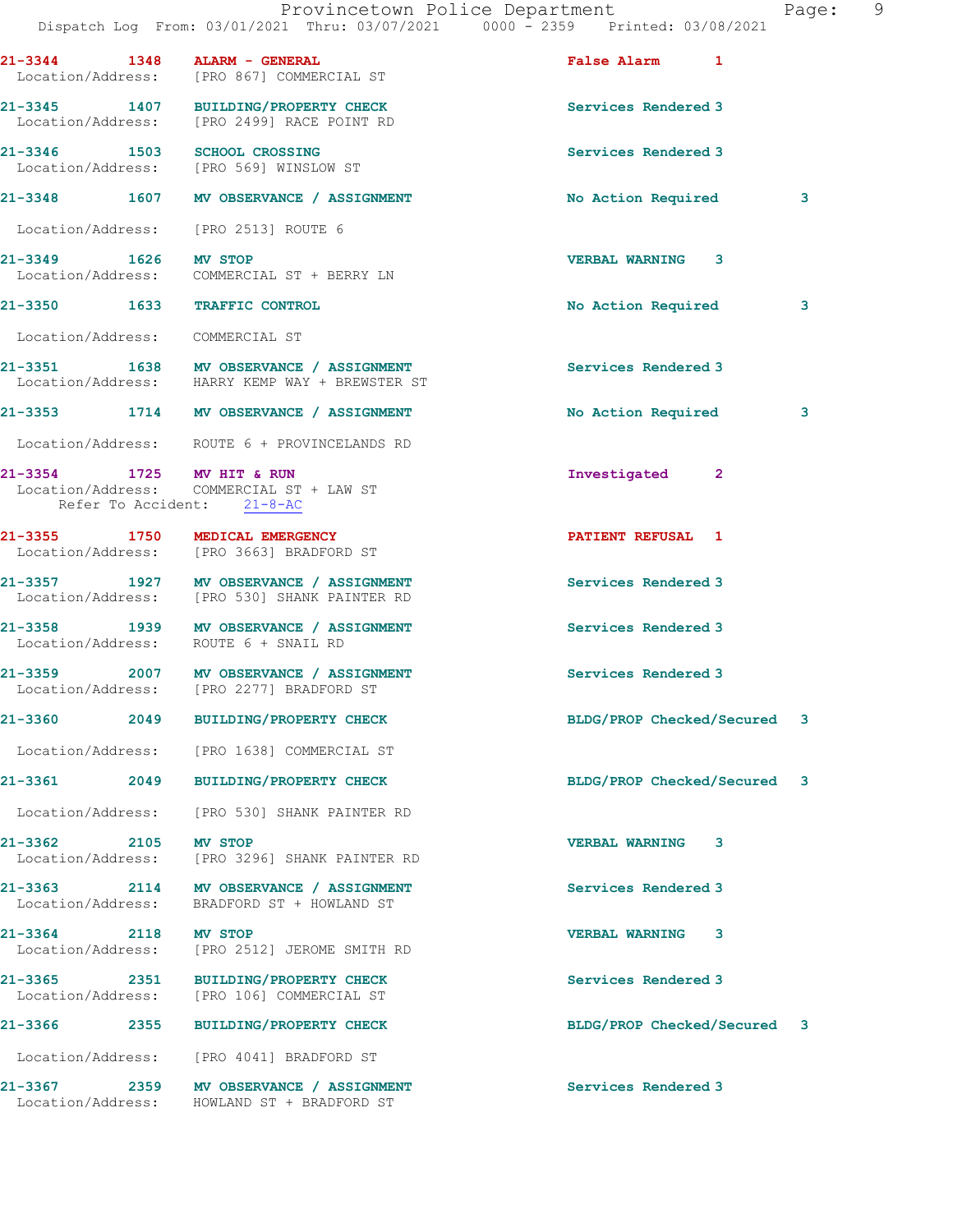| For Date: $03/05/2021$ - Friday      |                                                                                     |                             |
|--------------------------------------|-------------------------------------------------------------------------------------|-----------------------------|
| 21-3368 0010 ALARM - GENERAL         |                                                                                     | BLDG/PROP Checked/Secured 1 |
| Location/Address: MILLER HILL RD     |                                                                                     |                             |
|                                      | 21-3369 0021 BUILDING/PROPERTY CHECK                                                | BLDG/PROP Checked/Secured 3 |
|                                      | Location/Address: [PRO 2494] BRADFORD ST                                            |                             |
| 21-3370 0024                         | BUILDING/PROPERTY CHECK<br>Location/Address: [PRO 3259] MACMILLAN WHARF             | Services Rendered 3         |
|                                      | 21-3371 0049 MV OBSERVANCE / ASSIGNMENT<br>Location/Address: ROUTE 6 + SNAIL RD     | Services Rendered 3         |
|                                      | 21-3372 0108 MV OBSERVANCE / ASSIGNMENT<br>Location/Address: BRADFORD ST + RYDER ST | Services Rendered 3         |
| 21-3373 0113 MV STOP                 |                                                                                     | Citation / Warning Issued 3 |
|                                      | Location/Address: BRADFORD ST EXT + WEST VINE ST                                    |                             |
|                                      | 21-3374 0157 BUILDING/PROPERTY CHECK                                                | BLDG/PROP Checked/Secured 3 |
|                                      | Location/Address: [PRO 440] HARRY KEMP WAY                                          |                             |
| 21-3375 0212 MV STOP                 | Location/Address: BRADFORD ST + BANGS ST                                            | VERBAL WARNING 3            |
|                                      | 21-3376 0243 BUILDING/PROPERTY CHECK                                                | BLDG/PROP Checked/Secured 3 |
|                                      | Location/Address: [PRO 512] PRINCE ST                                               |                             |
| 21-3377 0244                         | BUILDING/PROPERTY CHECK                                                             | BLDG/PROP Checked/Secured 3 |
|                                      | Location/Address: [PRO 182] COMMERCIAL ST                                           |                             |
| 21-3378 0332                         | <b>BUILDING/PROPERTY CHECK</b>                                                      | BLDG/PROP Checked/Secured 3 |
|                                      | Location/Address: [PRO 516] RACE POINT RD                                           |                             |
|                                      | 21-3379 0339 MV OBSERVANCE / ASSIGNMENT<br>Location/Address: ROUTE 6 + HOWLAND ST   | Services Rendered 3         |
| 21-3380 0442 MV STOP                 | Location/Address: [PRO 2479] ROUTE 6                                                | VERBAL WARNING 3            |
| 21-3381 0446                         | BUILDING/PROPERTY CHECK                                                             | BLDG/PROP Checked/Secured 3 |
|                                      | Location/Address: [PRO 3703] ROUTE 6                                                |                             |
| 21-3382<br>Location/Address:         | 0500 MV OBSERVANCE / ASSIGNMENT<br>[PRO 3287] ROUTE 6                               | Services Rendered 3         |
| $21 - 3383$<br>0535                  | <b>BUILDING/PROPERTY CHECK</b>                                                      | BLDG/PROP Checked/Secured 3 |
| Location/Address:                    | [PRO 1638] COMMERCIAL ST                                                            |                             |
| 21-3384 0558                         | <b>BUILDING/PROPERTY CHECK</b><br>Location/Address: [PRO 564] BAYBERRY AVE          | Services Rendered 3         |
| 21–3385 0757                         | <b>BUILDING/PROPERTY CHECK</b><br>Location/Address: [PRO 526] RYDER ST EXT          | Services Rendered 3         |
| 21-3386<br>0808                      | <b>SCHOOL CROSSING</b><br>Location/Address: [PRO 569] WINSLOW ST                    | Services Rendered 3         |
| 21-3387<br>0831<br>Location/Address: | MV STOP<br>[PRO 2479] ROUTE 6                                                       | <b>VERBAL WARNING</b><br>3  |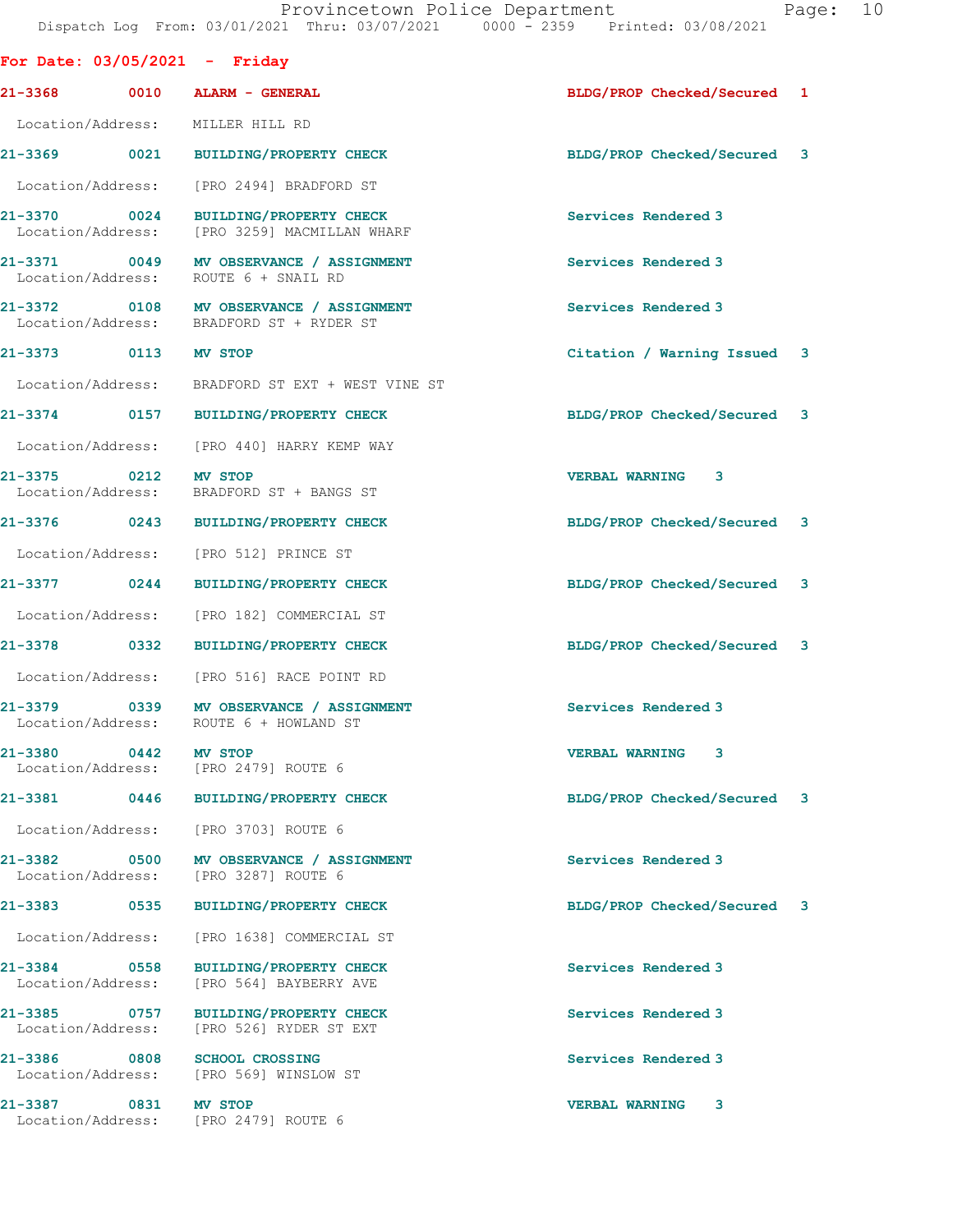21-3388 0835 BUILDING/PROPERTY CHECK Services Rendered 3 Location/Address: [PRO 3430] COMMERCIAL ST 21-3389 0840 MV OBSERVANCE / ASSIGNMENT Services Rendered 3 Location/Address: [PRO 3440] ROUTE 6 21-3390 0914 MV OBSERVANCE / ASSIGNMENT Services Rendered 3 Location/Address: [PRO 606] CONWELL ST 21-3391 0925 FOLLOW UP POLLOW TO FOLLOW UP 2<br>
Location/Address: [PRO 440] HARRY KEMP WAY [PRO 440] HARRY KEMP WAY 21-3392 0930 BUILDING/PROPERTY CHECK Services Rendered 3 Location/Address: [PRO 60] BRADFORD ST 21-3393 0937 MV COMPLAINT Services Rendered 2 Location/Address: [PRO 1419] PLEASANT ST 21-3394 0948 BUILDING/PROPERTY CHECK Services Rendered 3 [PRO 357] COMMERCIAL ST 21-3396 1007 DISORDERLY Services Rendered 1 Location/Address: [PRO 94] BRADFORD ST 21-3398 1048 911 MISDIAL Services Rendered 1 Location/Address: [PRO 2521] ROUTE 6 21-3399 1106 911 - GENERAL Services Rendered 1 Location/Address: [PRO 841] COMMERCIAL ST 21-3401 1313 MV OBSERVANCE / ASSIGNMENT Services Rendered 3 Location/Address: [PRO 3243] SHANK PAINTER RD 21-3403 1318 BUILDING/PROPERTY CHECK Services Rendered 3<br>
Location/Address: [PRO 2483] COMMERCIAL ST [PRO 2483] COMMERCIAL ST 21-3404 1326 BUILDING/PROPERTY CHECK Services Rendered 3 Location/Address: [PRO 63] BRADFORD ST EXT 21-3406 1449 SCHOOL CROSSING<br>
Location/Address: [PRO 569] WINSLOW ST Location/Address: 21-3407 1551 MV OBSERVANCE / ASSIGNMENT Services Rendered 3 Location/Address: ROUTE 6 + CONWELL ST 21-3409 1610 MV STOP Citation / Warning Issued 3 Location/Address: [PRO 3873] CONWELL ST 21-3411 1829 MEDICAL EMERGENCY **1820 121-3411** 1829 MEDICAL EMERGENCY Location/Address: [PRO 221] COMMERCIAL ST 21-3412 1923 MV COMPLAINT SPOKEN TO 2 Location/Address: [PRO 3672] ROUTE 6 21-3413 1928 MV OBSERVANCE / ASSIGNMENT Services Rendered 3 Location/Address: [PRO 2277] BRADFORD ST 21-3414 1939 PARKING COMPLAINT 1988 10 No Action Required 3 Location/Address: [PRO 3551] PILGRIM HEIGHTS RD 21-3415 2041 BUILDING/PROPERTY CHECK Services Rendered 3 Location/Address: [PRO 94] BRADFORD ST 21-3416 2121 BUILDING/PROPERTY CHECK Services Rendered 3<br>
Location/Address: [PRO 525] COMMERCIAL ST [PRO 525] COMMERCIAL ST 21-3417 2139 BUILDING/PROPERTY CHECK Services Rendered 3 Location/Address: [PRO 526] RYDER ST EXT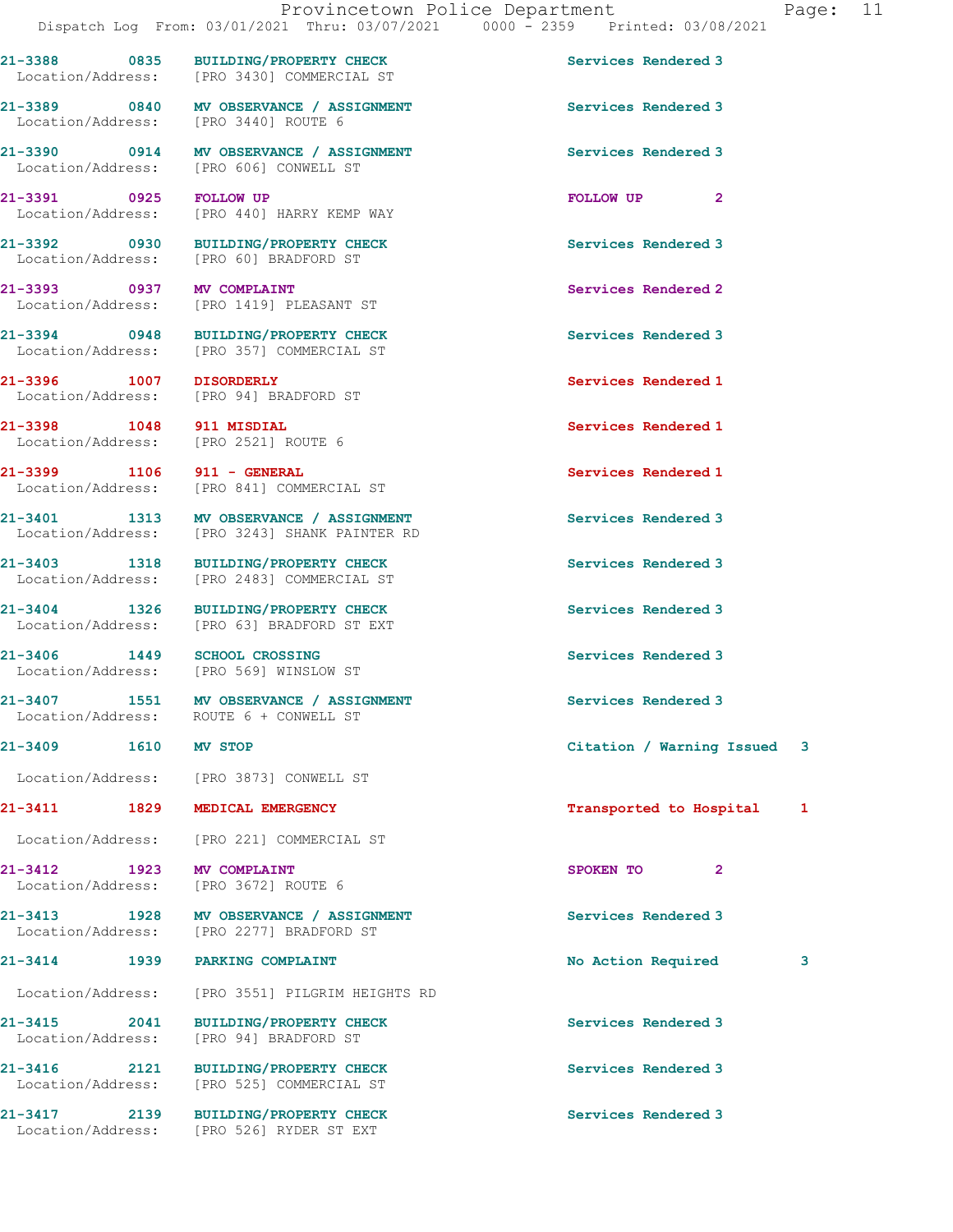| 21-3418<br>2157<br>Location/Address: | <b>BUILDING/PROPERTY CHECK</b><br>[PRO 4041] BRADFORD ST                           | Services Rendered 3                       |
|--------------------------------------|------------------------------------------------------------------------------------|-------------------------------------------|
| 21-3419<br>2212                      | <b>BUILDING/PROPERTY CHECK</b>                                                     | BLDG/PROP Checked/Secured 3               |
| Location/Address:                    | [PRO 4157] COMMERCIAL ST                                                           |                                           |
| 21-3420<br>2228<br>Location/Address: | ALARM - GENERAL<br>[PRO 2010] CARNES LN                                            | <b>False Alarm</b><br>1                   |
| 21-3421<br>Location/Address:         | 2332 MV OBSERVANCE / ASSIGNMENT<br>ROUTE 6 + SHANK PAINTER RD                      | Services Rendered 3                       |
| 21-3422<br>2333                      | <b>BUILDING/PROPERTY CHECK</b>                                                     | BLDG/PROP Checked/Secured 3               |
|                                      | Location/Address: [PRO 1646] WINSLOW ST                                            |                                           |
|                                      | 21-3423 2352 BUILDING/PROPERTY CHECK                                               | BLDG/PROP Checked/Secured 3               |
|                                      | Location/Address: [PRO 1989] COMMERCIAL ST                                         |                                           |
| For Date: $03/06/2021 -$ Saturday    |                                                                                    |                                           |
| $21 - 3424$ 0002                     | MV OBSERVANCE / ASSIGNMENT<br>Location/Address: CONWELL ST + ROUTE 6               | Services Rendered 3                       |
|                                      | 21-3425 0035 BUILDING/PROPERTY CHECK<br>Location/Address: [PRO 2540] RACE POINT RD | Services Rendered 3                       |
| 21-3426<br>$\sim$ 0052               | <b>BUILDING/PROPERTY CHECK</b>                                                     | BLDG/PROP Checked/Secured<br>3            |
| Location/Address:                    | [PRO 413] CONWELL ST                                                               |                                           |
| 21-3427 0114<br>Location/Address:    | BUILDING/PROPERTY CHECK<br>[PRO 3259] MACMILLAN WHARF                              | Services Rendered 3                       |
| 21-3428<br>0115                      | <b>BUILDING/PROPERTY CHECK</b>                                                     | BLDG/PROP Checked/Secured 3               |
| Location/Address:                    | [PRO 1638] COMMERCIAL ST                                                           |                                           |
| 21-3429                              | 0141 BUILDING/PROPERTY CHECK                                                       | BLDG/PROP Checked/Secured<br>$\mathbf{3}$ |
|                                      | Location/Address: [PRO 379] COMMERCIAL ST                                          |                                           |
| 0151<br>21-3430                      | <b>BUILDING/PROPERTY CHECK</b>                                                     | BLDG/PROP Checked/Secured<br>3            |
|                                      | Location/Address: [PRO 3430] COMMERCIAL ST                                         |                                           |
| 21-3431 0216<br>Location/Address:    | <b>BUILDING/PROPERTY CHECK</b><br>[PRO 106] COMMERCIAL ST                          | Services Rendered 3                       |
| 21-3432                              | 0225 BUILDING/PROPERTY CHECK                                                       | BLDG/PROP Checked/Secured 3               |
| Location/Address:                    | [PRO 530] SHANK PAINTER RD                                                         |                                           |
| 21-3433 0309<br>Location/Address:    | <b>BUILDING/PROPERTY CHECK</b><br>[PRO 2490] PROVINCELANDS RD                      | Services Rendered 3                       |
| 21-3434 0346                         | BUILDING/PROPERTY CHECK                                                            | BLDG/PROP Checked/Secured 3               |
| Location/Address:                    | [PRO 545] SHANK PAINTER RD                                                         |                                           |
| 21-3435 0349<br>Location/Address:    | SERVICE CALL - POLICE<br>[PRO 1119] WAREHAM ST                                     | <b>FOLLOW UP</b><br>3                     |
| 21-3436 0429<br>Location/Address:    | <b>FOLLOW UP</b><br>[PRO 1119] WAREHAM ST                                          | Services Rendered 2                       |
| 21-3437                              | 0517 BUILDING/PROPERTY CHECK                                                       | BLDG/PROP Checked/Secured 3               |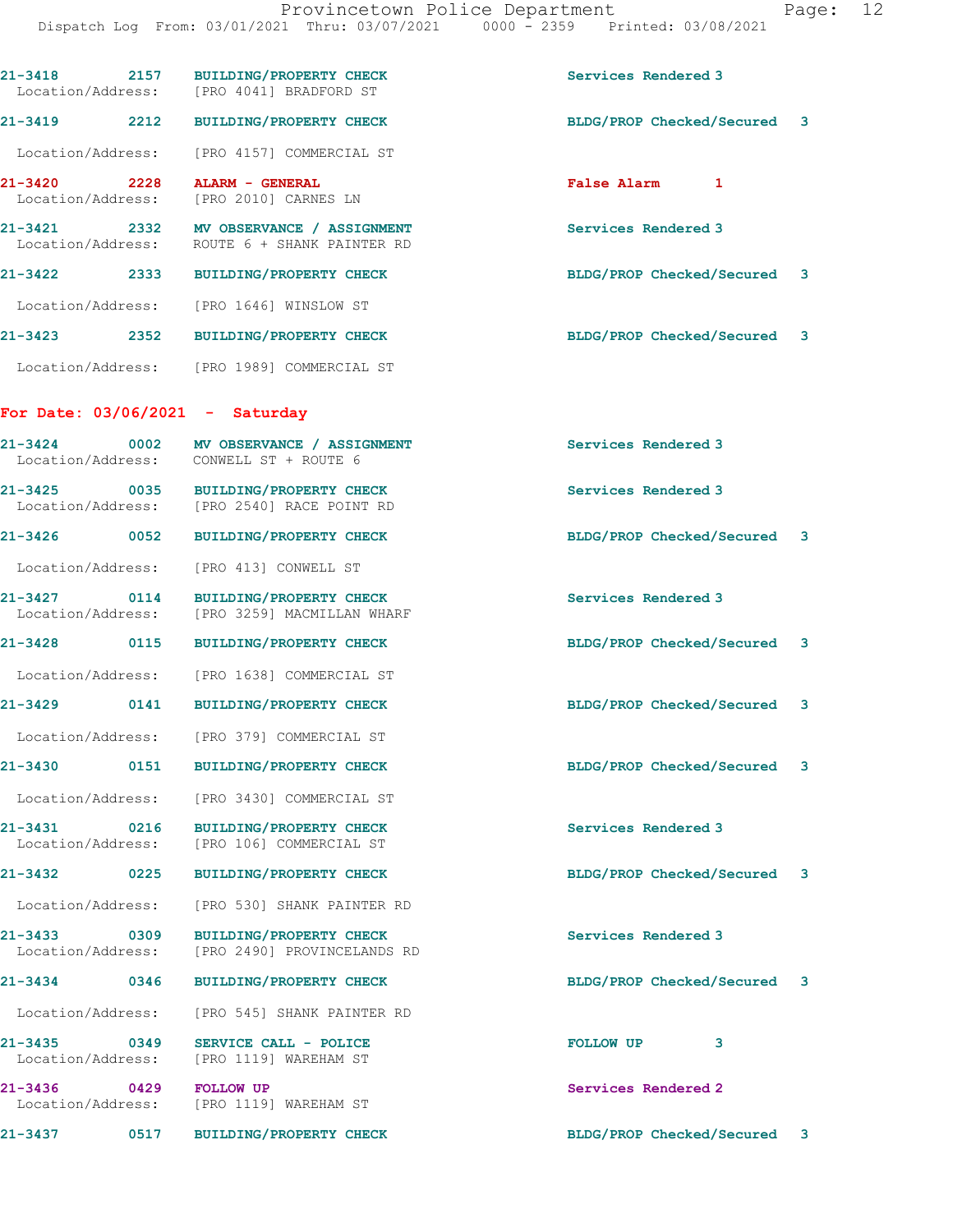Location/Address: [PRO 3317] CEMETERY RD

21-3438 0525 MV OBSERVANCE / ASSIGNMENT Services Rendered 3

Location/Address: [PRO 2512] JEROME SMITH RD

21-3451 0955 MV STOP VERBAL WARNING 3 Location/Address: [PRO 521] ROUTE 6

21-3457 1200 MV STOP VERBAL WARNING 3

21-3458 1201 SERVICE CALL - POLICE Services Rendered 3

21-3462 1250 SCAM CALL Services Rendered 2

Location/Address: ROUTE 6 + HOWLAND ST

21-3439 0539 MV OBSERVANCE / ASSIGNMENT Services Rendered 3 Location/Address: BRADFORD ST + HIGH POLE HILL

21-3440 0545 BUILDING/PROPERTY CHECK Services Rendered 3 [PRO 2977] COMMERCIAL ST

21-3441 0600 MV OBSERVANCE / ASSIGNMENT Services Rendered 3<br>
Location/Address: [PRO 4137] SHANK PAINTER RD [PRO 4137] SHANK PAINTER RD

21-3442 0655 BUILDING/PROPERTY CHECK Services Rendered 3

21-3443 0735 ASSIST CITIZEN Services Rendered 3 [PRO 146] COMMERCIAL ST

21-3444 0739 BUILDING/PROPERTY CHECK Services Rendered 3 Location/Address: [PRO 3121] COMMERCIAL ST

21-3445 0756 BUILDING/PROPERTY CHECK Services Rendered 3 Location/Address: [PRO 526] RYDER ST EXT

21-3446 0803 BUILDING/PROPERTY CHECK Services Rendered 3 Location/Address: [PRO 3430] COMMERCIAL ST

21-3447 0821 BUILDING/PROPERTY CHECK Services Rendered 3 Location/Address: [PRO 564] BAYBERRY AVE

21-3448 0912 SERVICE CALL - POLICE (2008) Services Rendered 3<br>
Location/Address: [PRO 1119] WAREHAM ST Location/Address: [PRO 1119] WAREHAM ST

21-3449 0949 MV OBSERVANCE / ASSIGNMENT Services Rendered 3 Location/Address: ROUTE 6 + SNAIL RD

21-3450 0954 MV OBSERVANCE / ASSIGNMENT Services Rendered 3 Location/Address: SHANK PAINTER RD + BRADFORD ST

21-3452 1002 MV OBSERVANCE / ASSIGNMENT VERBAL WARNING 3 Location/Address: [PRO 2577] BRADFORD ST

21-3453 1020 MV STOP VERBAL WARNING 3 Location/Address: [PRO 4136] BRADFORD ST

Location/Address: [PRO 2518] ROUTE 6

21-3461 1157 MV OBSERVANCE / ASSIGNMENT VERBAL WARNING 3 Location/Address: HARRY KEMP WAY + HOWLAND ST

Location/Address: [PRO 2518] ROUTE 6

Location/Address: [PRO 350] COMMERCIAL ST

Location/Address: [PRO 1471] COOK ST

21-3463 1252 MV HIT & RUN Services Rendered 2<br>
Location/Address: [PRO 396] COMMERCIAL ST [PRO 396] COMMERCIAL ST

21-3455 1144 MV STOP Citation / Warning Issued 3

21-3464 1352 BUILDING/PROPERTY CHECK BLDG/PROP Checked/Secured 3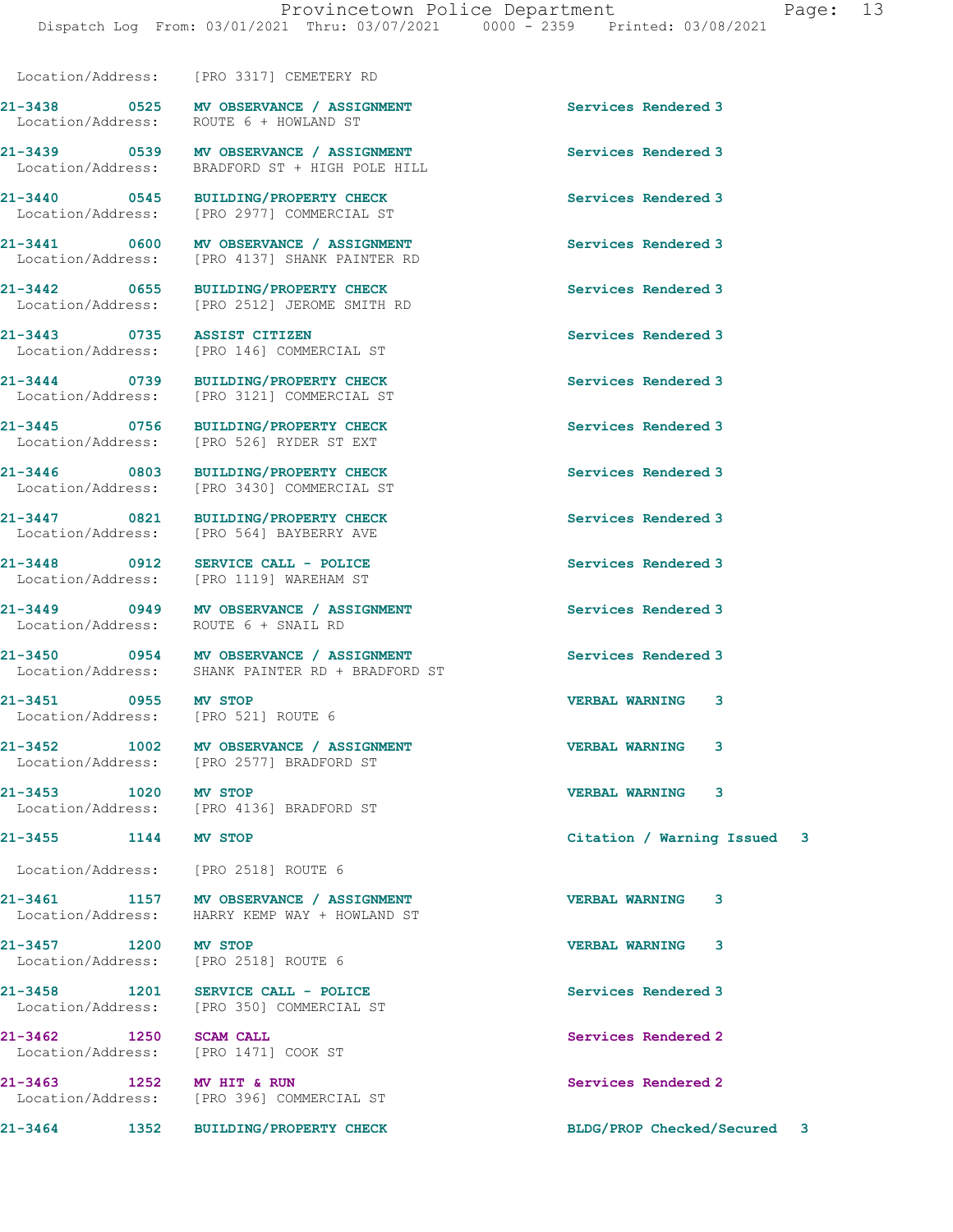Dispatch Log From: 03/01/2021 Thru: 03/07/2021 0000 - 2359 Printed: 03/08/2021

|         |                      | Location/Address: [PRO 1778] SHANK PAINTER RD                                            |                             |   |
|---------|----------------------|------------------------------------------------------------------------------------------|-----------------------------|---|
|         |                      | 21-3465 1354 BUILDING/PROPERTY CHECK                                                     | BLDG/PROP Checked/Secured   | 3 |
|         |                      | Location/Address: [PRO 530] SHANK PAINTER RD                                             |                             |   |
|         |                      | 21-3466 1403 BUILDING/PROPERTY CHECK                                                     | BLDG/PROP Checked/Secured 3 |   |
|         | Location/Address:    | [PRO 530] SHANK PAINTER RD                                                               |                             |   |
|         | 21-3467 1409         | <b>BUILDING/PROPERTY CHECK</b>                                                           | BLDG/PROP Checked/Secured 3 |   |
|         | Location/Address:    | [PRO 4041] BRADFORD ST                                                                   |                             |   |
|         |                      | 21-3468 1416 BUILDING/PROPERTY CHECK                                                     | BLDG/PROP Checked/Secured   | 3 |
|         |                      | Location/Address: [PRO 182] COMMERCIAL ST                                                |                             |   |
|         |                      | 21-3469 1432 MEDICAL EMERGENCY                                                           | Transported to Hospital 1   |   |
|         |                      | Location/Address: [PRO 106] COMMERCIAL ST                                                |                             |   |
|         |                      | 21-3471 1539 PARKING COMPLAINT<br>Location/Address: WEST VINE ST                         | <b>GONE ON ARRIVAL 3</b>    |   |
|         |                      | 21-3474 1643 GENERAL INFO<br>Location/Address: [PRO 516] RACE POINT RD                   | Services Rendered 3         |   |
|         |                      | 21-3475 1700 MEDICAL EMERGENCY                                                           | Transported to Hospital 1   |   |
|         |                      | Location/Address: [PRO 658] MOZART AVE                                                   |                             |   |
|         |                      | 21-3476 1705 MV COMPLAINT<br>Location/Address: [PRO 2500] COMMERCIAL ST                  | Services Rendered 2         |   |
|         |                      | 21-3477 1744 LOST PROPERTY<br>Location/Address: [PRO 542] SHANK PAINTER RD               | Services Rendered 3         |   |
|         |                      | 21-3479 1753 MV OBSERVANCE / ASSIGNMENT<br>Location/Address: COMMERCIAL ST + SNAIL RD    | Services Rendered 3         |   |
|         |                      | 21-3480 1828 MEDICAL EMERGENCY<br>Location/Address: [PRO 2123] COMMERCIAL ST             | PATIENT REFUSAL 1           |   |
|         | 21-3481 1835         | MV OBSERVANCE / ASSIGNMENT<br>Location/Address: [PRO 2277] BRADFORD ST                   | Services Rendered 3         |   |
|         |                      | 21-3482 1837 MV OBSERVANCE / ASSIGNMENT<br>Location/Address: [PRO 3296] SHANK PAINTER RD | Services Rendered 3         |   |
|         |                      | 21-3486 1837 BUILDING/PROPERTY CHECK<br>Location/Address: [PRO 4136] BRADFORD ST         | Services Rendered 3         |   |
|         | 21-3483 1841 MV STOP | Location/Address: [PRO 2294] BRADFORD ST                                                 | <b>VERBAL WARNING</b><br>3  |   |
|         |                      | 21-3484 1934 FIRE - BRUSH<br>Location/Address: [PRO 1954] BANGS ST                       | SPOKEN TO<br>1              |   |
|         |                      | 21-3487 2155 BUILDING/PROPERTY CHECK<br>Location/Address: [PRO 530] SHANK PAINTER RD     | Services Rendered 3         |   |
| 21-3488 | 2204                 | <b>BUILDING/PROPERTY CHECK</b>                                                           | BLDG/PROP Checked/Secured 3 |   |
|         |                      | Location/Address: [PRO 4157] COMMERCIAL ST                                               |                             |   |
|         |                      | 21-3489 2351 MV OBSERVANCE / ASSIGNMENT<br>Location/Address: HOWLAND ST + BRADFORD ST    | Services Rendered 3         |   |
|         |                      |                                                                                          |                             |   |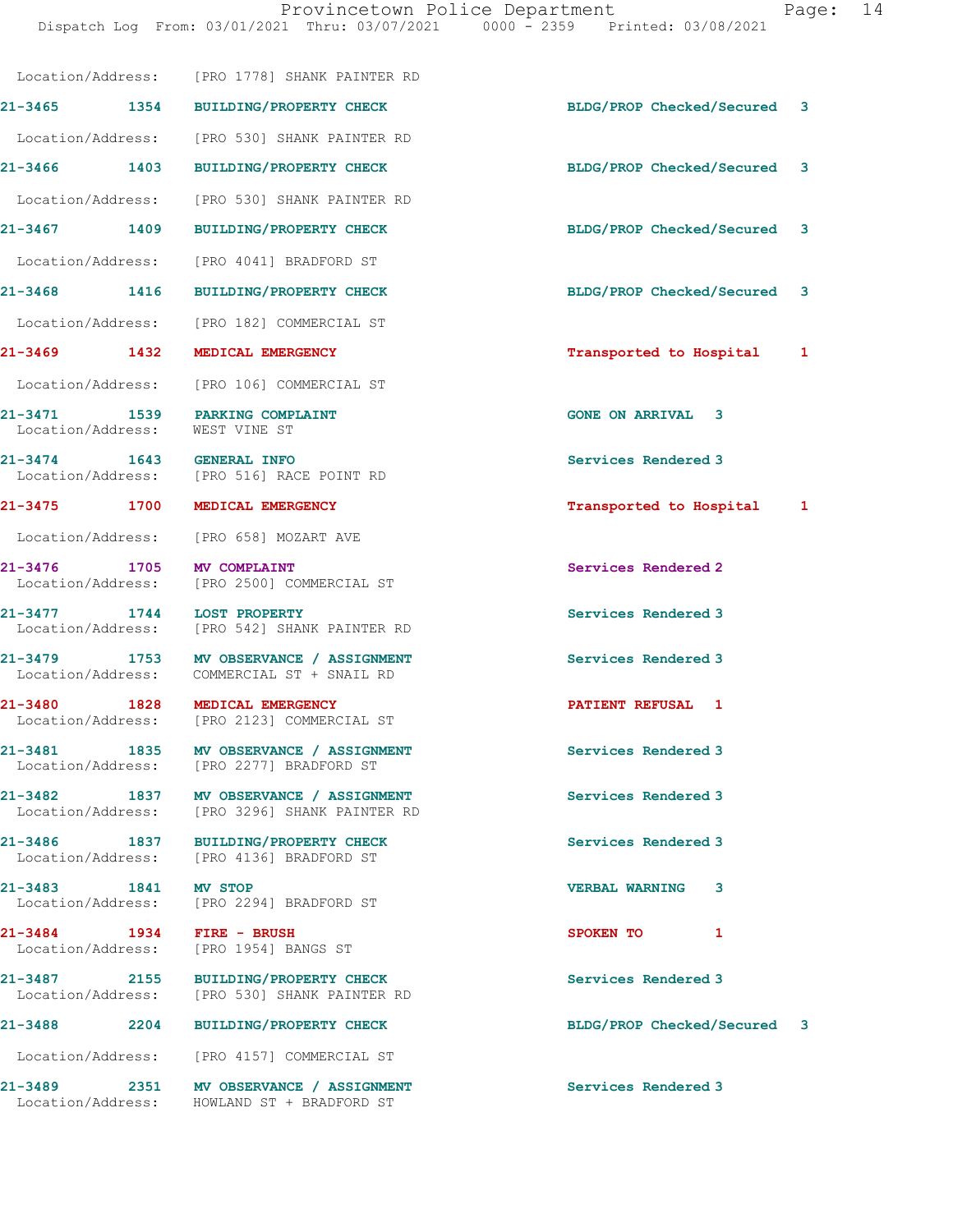For Date: 03/07/2021 - Sunday 21-3490 0006 MV OBSERVANCE / ASSIGNMENT Services Rendered 3 Location/Address: JEROME SMITH RD + SHANK PAINTER RD 21-3491 0018 BUILDING/PROPERTY CHECK BLDG/PROP Checked/Secured 3 Location/Address: [PRO 3259] MACMILLAN WHARF 21-3492 0024 SUSPICIOUS ACTIVITY Services Rendered 2 Location/Address: [PRO 800] COMMERCIAL ST 21-3493 0037 BUILDING/PROPERTY CHECK BLDG/PROP Checked/Secured 3 Location/Address: [PRO 3865] BRADFORD ST EXT 21-3494 0059 BUILDING/PROPERTY CHECK BLDG/PROP Checked/Secured 3 Location/Address: [PRO 1780] JOHNSON ST 21-3495 0107 MV STOP VERBAL WARNING 3 Location/Address: COMMERCIAL ST + BRADFORD ST 21-3496 0120 MV OBSERVANCE / ASSIGNMENT Services Rendered 3 Location/Address: BRADFORD ST + RYDER ST 21-3497 0157 BUILDING/PROPERTY CHECK Services Rendered 3 Location/Address: [PRO 2483] COMMERCIAL ST 21-3498 0212 BUILDING/PROPERTY CHECK BLDG/PROP Checked/Secured 3 Location/Address: [PRO 516] RACE POINT RD 21-3499 0220 MV OBSERVANCE / ASSIGNMENT Services Rendered 3 Location/Address: ROUTE 6 + CONWELL ST 21-3500 0244 MV OBSERVANCE / ASSIGNMENT Services Rendered 3 Location/Address: [PRO 3430] COMMERCIAL ST 21-3501 0253 HARASSMENT / THREATS SPOKEN TO 2 Location/Address: [PRO 4019] HARBOR HILL RD 21-3502 0254 BUILDING/PROPERTY CHECK BLDG/PROP Checked/Secured 3 Location/Address: [PRO 2206] PILGRIMS LANDING 21-3503 0510 BUILDING/PROPERTY CHECK BLDG/PROP Checked/Secured 3 Location/Address: [PRO 526] RYDER ST EXT 21-3504 0513 BUILDING/PROPERTY CHECK BLDG/PROP Checked/Secured 3 Location/Address: [PRO 488] MAYFLOWER ST 21-3505 0520 BUILDING/PROPERTY CHECK BLDG/PROP Checked/Secured 3 Location/Address: [PRO 447] JEROME SMITH RD 21-3506 0554 MV OBSERVANCE / ASSIGNMENT Services Rendered 3 Location/Address: RACE POINT RD + ROUTE 6 21-3507 0603 MV OBSERVANCE / ASSIGNMENT Services Rendered 3 Location/Address: HIGH POLE HILL + BRADFORD ST 21-3508 0653 MEDICAL EMERGENCY **PATIENT REFUSAL** 1 Location/Address: [PRO 357] COMMERCIAL ST 21-3509 0821 MV OBSERVANCE / ASSIGNMENT Services Rendered 3<br>
Location/Address: HOWLAND ST + BRADFORD ST Location/Address: HOWLAND ST + BRADFORD ST

21-3511 0842 MV STOP Citation / Warning Issued 3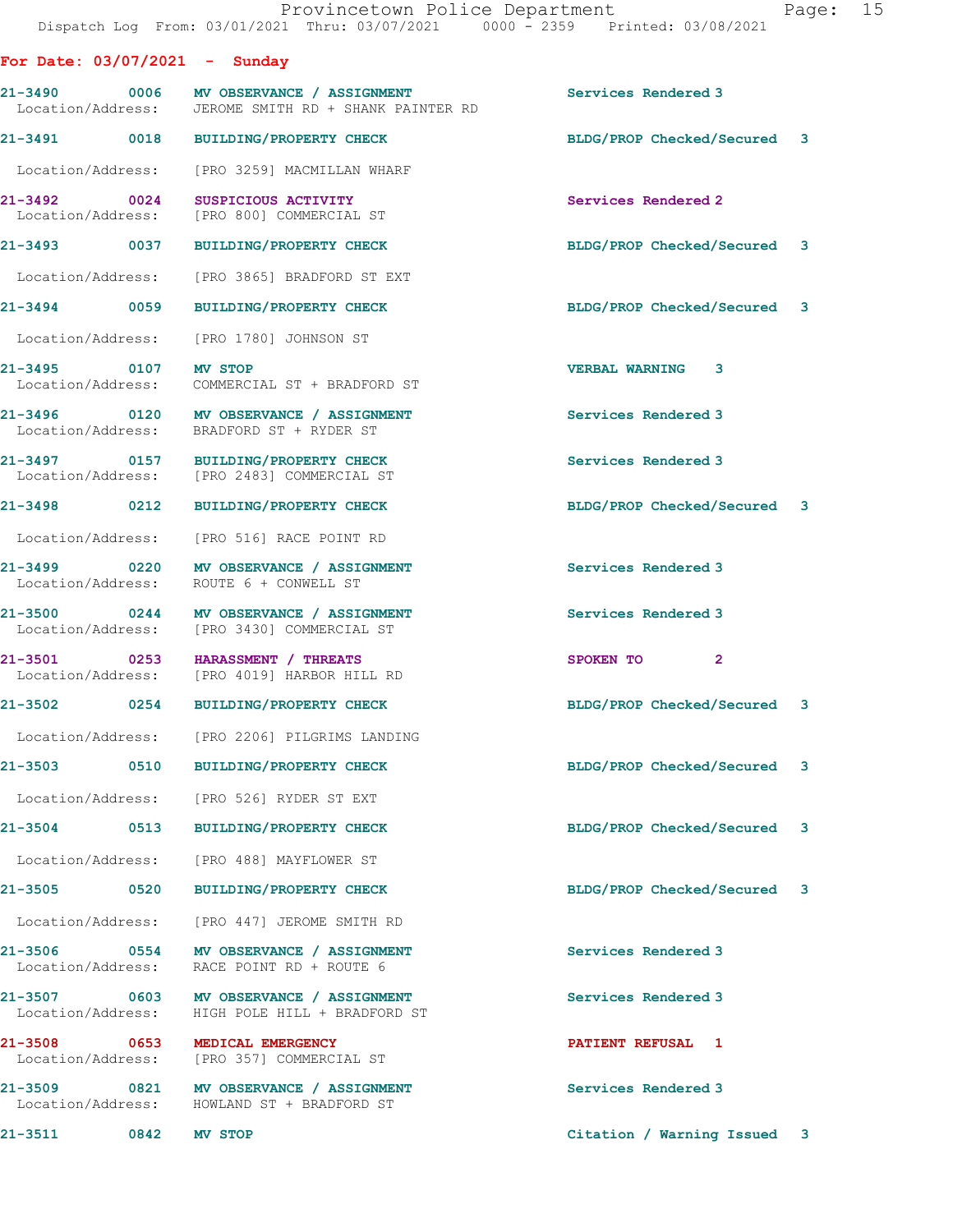|                                                             | Location/Address: [PRO 2513] ROUTE 6                                                     |                             |   |
|-------------------------------------------------------------|------------------------------------------------------------------------------------------|-----------------------------|---|
| 21-3512 0852 MV COMPLAINT<br>Location/Address: SPINNAKER LN |                                                                                          | Services Rendered 2         |   |
| 21-3513 0934                                                | MEDICAL EMERGENCY                                                                        | Transported to Hospital     | 1 |
| Location/Address:                                           | [PRO 1692] BRADFORD ST                                                                   |                             |   |
| 21-3514 0957<br>Location/Address:                           | <b>BUILDING/PROPERTY CHECK</b><br>[PRO 2540] RACE POINT RD                               | Services Rendered 3         |   |
| 21-3516 1018<br>Location/Address:                           | MV OBSERVANCE / ASSIGNMENT<br>[PRO 2577] BRADFORD ST                                     | <b>VERBAL WARNING</b><br>3. |   |
| 21-3517 1030<br>Location/Address:                           | MV STOP<br>WINSLOW ST + BRADFORD ST                                                      | <b>VERBAL WARNING</b><br>3  |   |
| 21-3518 1111                                                | <b>BUILDING/PROPERTY CHECK</b>                                                           | BLD/PROP CHECKED UNSECURE   | 3 |
|                                                             | Location/Address: [PRO 488] MAYFLOWER ST                                                 |                             |   |
| 21-3519 1121<br>Location/Address:                           | <b>BUILDING/PROPERTY CHECK</b><br>[PRO 3259] MACMILLAN WHARF                             | Services Rendered 3         |   |
| 21-3520 1131<br>Location/Address:                           | <b>BUILDING/PROPERTY CHECK</b><br>[PRO 2483] COMMERCIAL ST                               | Services Rendered 3         |   |
| 21-3523 1341                                                | <b>BUILDING/PROPERTY CHECK</b>                                                           | BLDG/PROP Checked/Secured 3 |   |
| Location/Address:                                           | [PRO 1952] COMMERCIAL ST                                                                 |                             |   |
| 21-3524 1345                                                | <b>BUILDING/PROPERTY CHECK</b>                                                           | BLDG/PROP Checked/Secured 3 |   |
|                                                             | Location/Address: [PRO 3609] COMMERCIAL ST                                               |                             |   |
| 21-3525 1355                                                | <b>BUILDING/PROPERTY CHECK</b>                                                           | BLDG/PROP Checked/Secured 3 |   |
| Location/Address:                                           | [PRO 175] COMMERCIAL ST                                                                  |                             |   |
| $21 - 3526$<br>1400                                         | <b>BUILDING/PROPERTY CHECK</b>                                                           | BLDG/PROP Checked/Secured 3 |   |
|                                                             | Location/Address: [PRO 182] COMMERCIAL ST                                                |                             |   |
| $21 - 3528$<br>Location/Address:                            | 1515 PARK, WALK & TALK<br>COMMERCIAL ST + JOHNSON ST                                     | Services Rendered 3         |   |
|                                                             | 21-3529 1613 MV OBSERVANCE / ASSIGNMENT<br>Location/Address: [PRO 3243] SHANK PAINTER RD | Services Rendered 3         |   |
| 21-3530 1726 MV COMPLAINT                                   | Location/Address: ROUTE 6 + CONWELL ST                                                   | Could Not Locate 2          |   |
|                                                             | 21-3531 1756 BUILDING/PROPERTY CHECK                                                     | BLDG/PROP Checked/Secured 3 |   |
| Location/Address:                                           | [PRO 530] SHANK PAINTER RD                                                               |                             |   |
| $21 - 3532$<br>Location/Address:                            | 1912 MV OBSERVANCE / ASSIGNMENT<br>SHANK PAINTER RD + JEROME SMITH RD                    | Services Rendered 3         |   |
|                                                             | 21-3533 1914 MV OBSERVANCE / ASSIGNMENT<br>Location/Address: [PRO 521] ROUTE 6           | Services Rendered 3         |   |
| 21-3534 1923 MV STOP                                        |                                                                                          | Citation / Warning Issued 3 |   |
|                                                             | Location/Address: ROUTE 6 + SHANK PAINTER RD                                             |                             |   |
| $21 - 3535$                                                 | 1932 LOST PROPERTY<br>Location/Address: [PRO 542] SHANK PAINTER RD                       | Services Rendered 3         |   |